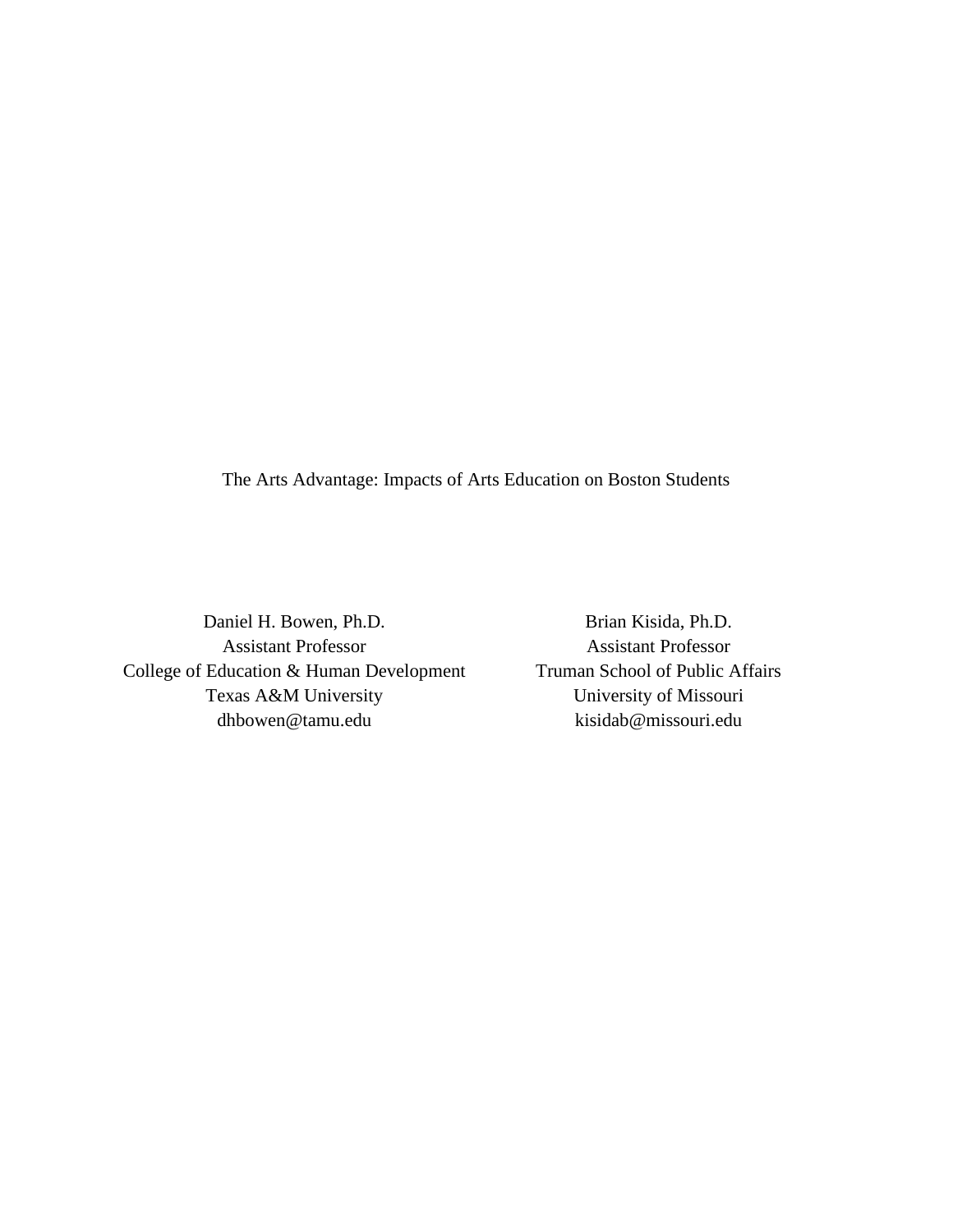#### INTRODUCTION

The arts provide an abundance of formative educational opportunities, but the extent to which schools realize educational benefits from these opportunities remains largely unknown. Advocates maintain that the arts have intrinsic value in K-12 education. However, policymakers have come to increasingly rely on scientific-based research in their decision-making (Slavin, 2002). This reliance has coincided with school administrators' intensified focus on state-assessed educational outcomes, particularly standardized tests, which have prompted significant reductions in the arts and other non-tested subject areas (Bassok et al., 2016; Dee et al., 2013; Gadsden, 2008; Murnane & Papay, 2010; West, 2007; Yee, 2014). Few states and districts currently include arts education measures in their accountability systems (Kisida et al., 2017), and rigorous scientific-based empirical investigations of arts education are rare (Elpus, 2013; Winner et al., 2013). Consequently, conducting scientific-based arts educational investigations has been a challenge, but these efforts are crucial to the preservation of the arts in schools.

Recent randomized control trial (RCT) studies have provided empirical evidence that the arts can improve educational outcomes (e.g., Bowen et al., 2014; Bowen & Kisida, 2019; Greene et al., 2014; Kisida et al., 2014; Kisida et al., 2016). Specifically, these studies have found that arts learning positively impacts students' critical thinking, discipline, writing achievement, compassion for others, and future arts engagement. However, these studies have been limited by relatively short evaluation periods and circumstances that may not generalize well to more common, everyday educational settings.

In this study, we provide a critical contribution to this growing body of research through a quasi-experimental, longitudinal investigation of arts educational impacts for K-12 students enrolled in Boston Public Schools (BPS) with data from the 2008-09 through the 2018-19 school years. We have merged student-level BPS administrative datasets with annually-collected,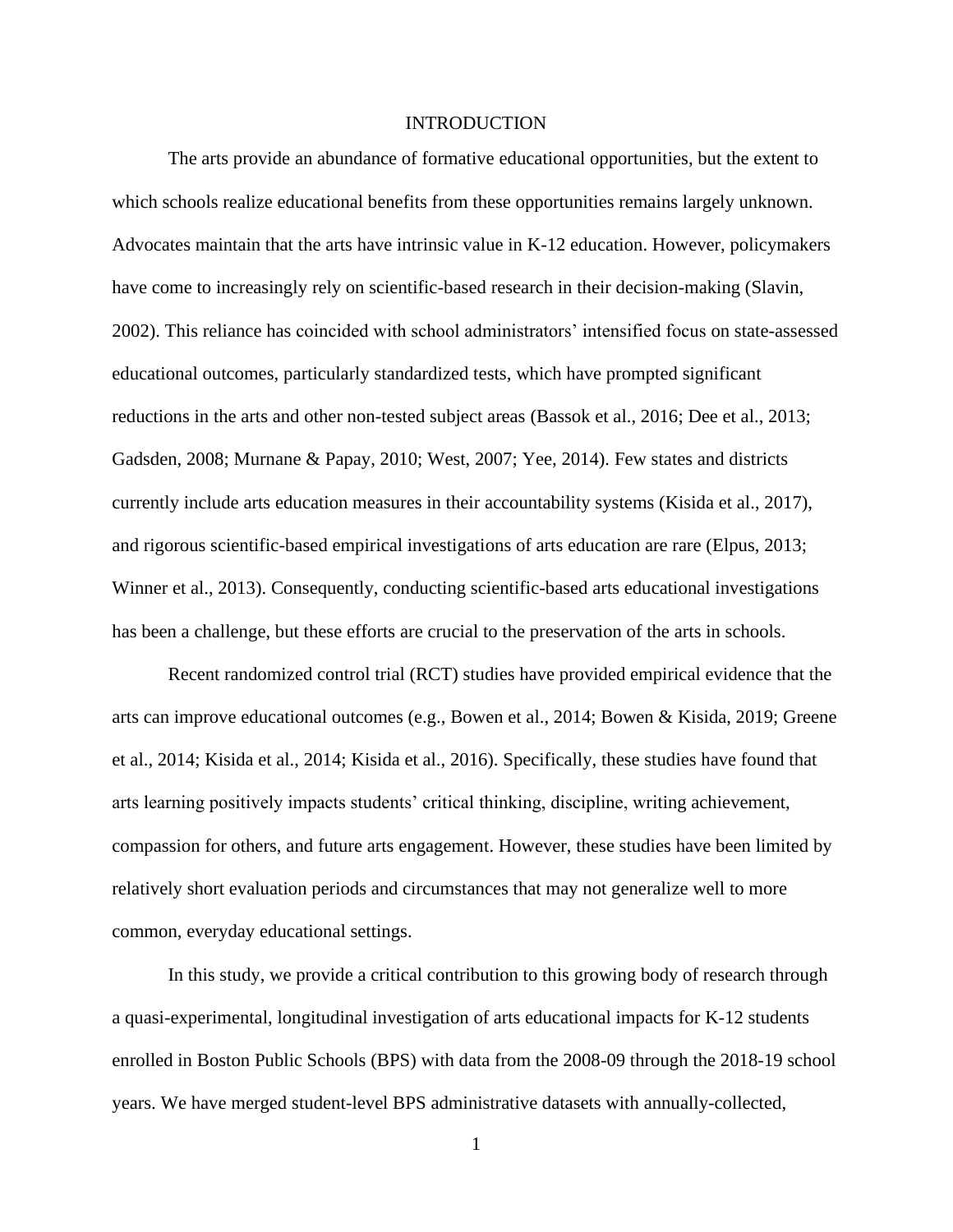school-level arts data on educational participation, resources, and opportunities. We also merge these datasets with school-level climate survey data that BPS has collected from students and teachers since the 2009-10 school year. These data provide 616,273 K-12 student-level observations, enrolled in 171 traditional public schools, over eleven school years, and allow us to investigate whether variation in arts education affects students' attendance, discipline, and standardized test scores in math and English language arts (ELA). We also use student and teacher school-level survey data to examine changes in school climate, school and community engagement, and students' enthusiasm for art.

Our main analytic approach leverages the timing of student-level arts course-taking in regression models that control for student and school fixed effects, eliminating many of the potential threats to the validity of our estimates. We find that when students are enrolled in arts courses, their attendance modestly improves by 0.2 percent, or roughly one-third of a day in a standard 180-day school year. This effect translates into nine additional days of instruction for a class of 25 students. The positive effect on attendance is robust across grade level, gender, race/ethnicity, economic status, and English-language learner (ELL) program participation. These effects are substantially larger for students with an individualized education plan (IEP) and for students who have a history of chronic absenteeism. Students with IEPs experience positive attendance effects that translate to 0.7 of an additional day attended per year when enrolled in an arts course. Students who have been chronically absent experience the greatest impacts, attending 1.1 more days per year when enrolled in arts courses. We also find evidence to suggest that arts course enrollment slightly increases student suspension rates, though these effects are not practically significant. While we do not observe significant effects with the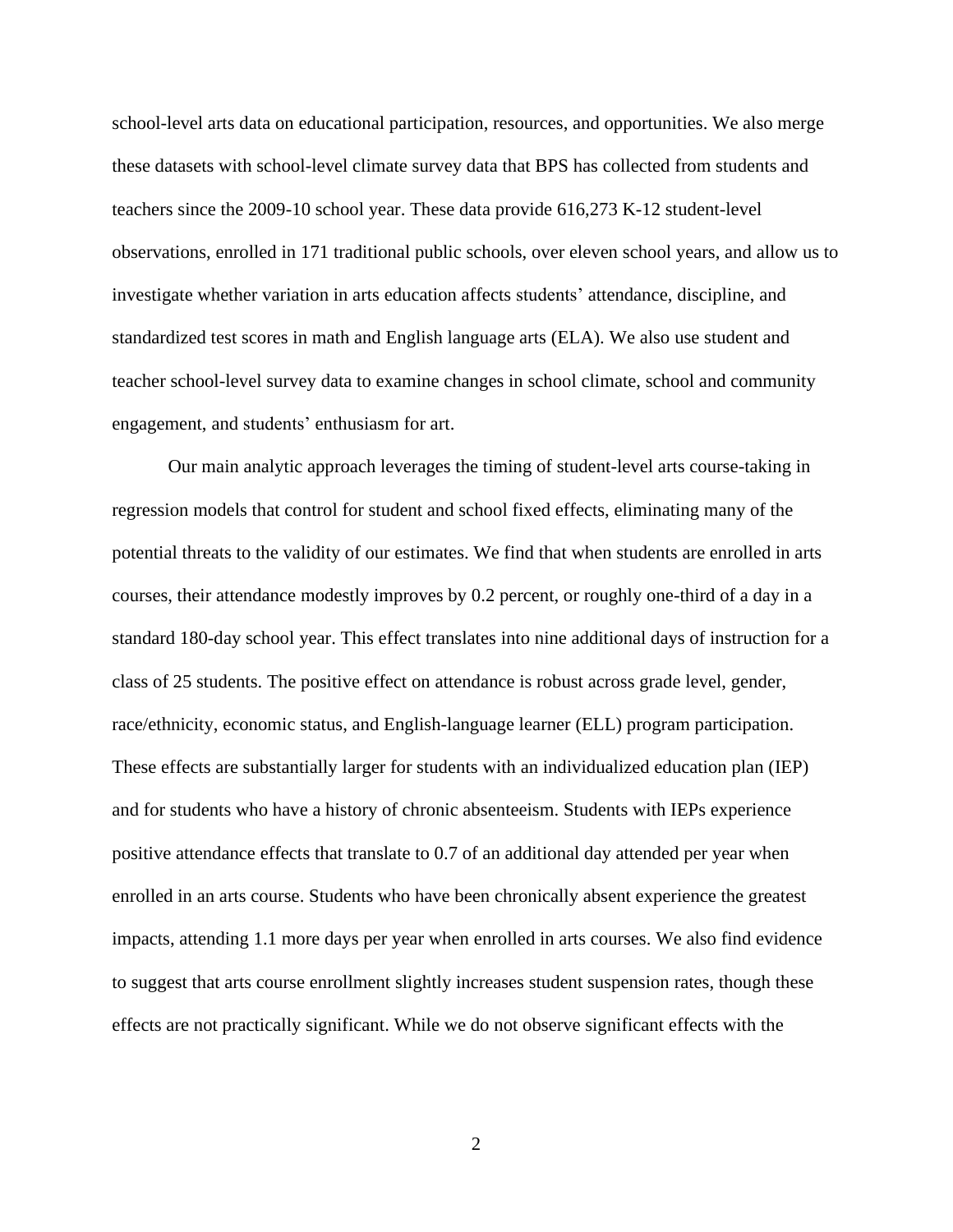overall sample on ELA and math achievement, we observe small increases in ELA and math achievement for middle schoolers of 0.03 and 0.01, respectively.

We investigate variations in school-level arts educational resources and climate survey data using school fixed effects analyses. Analyses of student and teacher surveys reveal that teachers report higher levels of student and parent engagement when more students are enrolled in arts courses. We do not find any significant effects with any of our other student or parent climate survey constructs. We also do not find any significant effects resulting from changes in school-level arts educational resources and opportunities.

These findings have important policy implications for the role that arts education plays in improving student and parent school engagement. These findings are also critical for developing an empirical body of evidence to inform policy decisions regarding the provision and allocation of arts educational resources and opportunities. This study also advances what we know about the impacts of arts educational opportunities in common, authentic school settings and generates new hypotheses for this field of research.

#### **BACKGROUND**

Education theorists contend that learning is both a social and emotional endeavor, and that students develop socially and emotionally in supportive contexts that provide active learning through direct engagement with the world and opportunities to reflect on their experiences (Dewey, 1954; Farrington et al., 2019; Nagaoka et al., 2015). The arts can provide powerful educational opportunities for students to encounter and contribute to the world and reflect on their own experiences and cultures as well as those of others, thus promoting social and emotional learning and development (Eisner, 1992; Ladson-Billings, 1994). By providing contexts that support social and emotional learning and development, schools develop trusting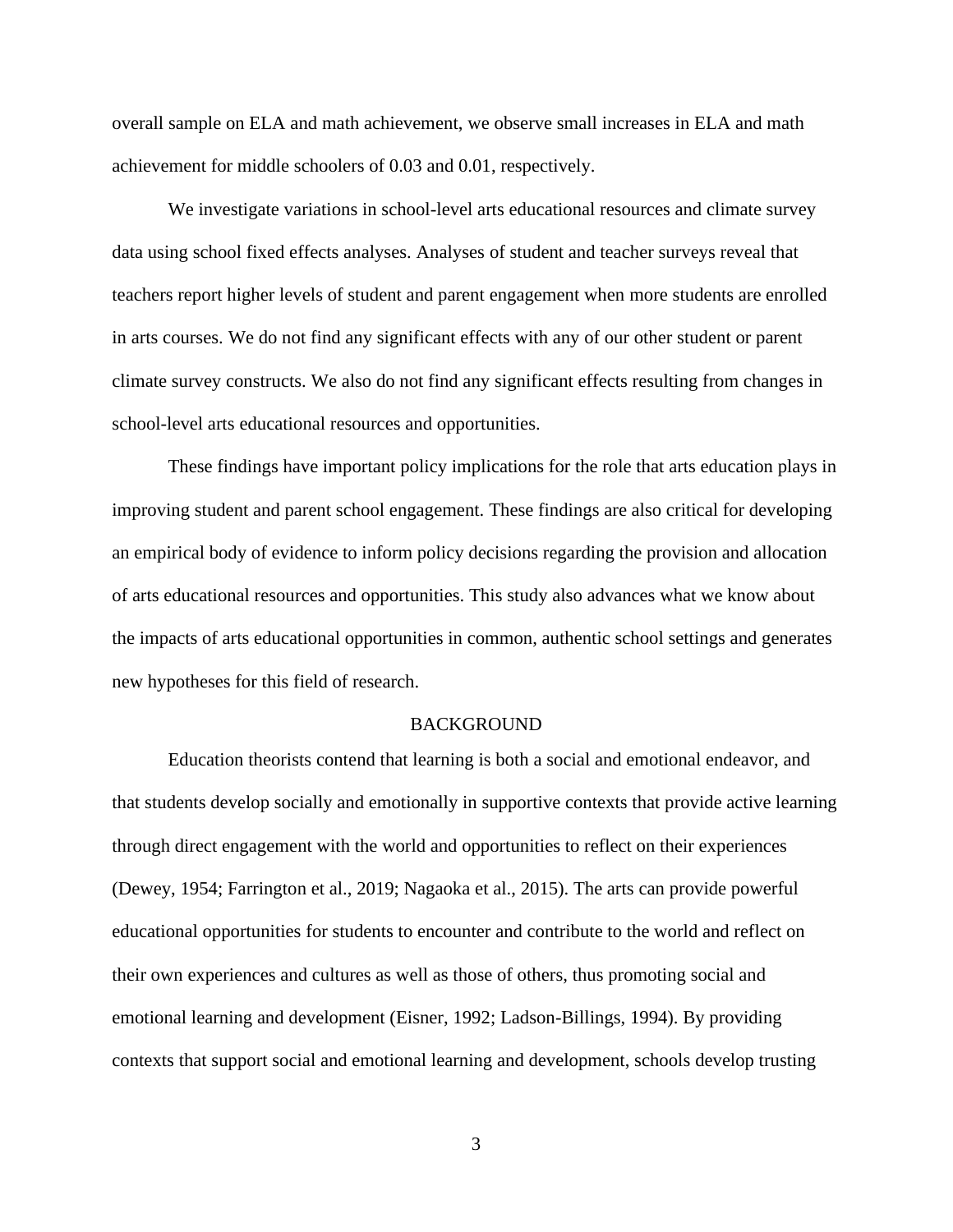relationships with students that may lead to a host of positive educational outcomes (Deasy, 2002; Farrington et al., 2019; Fiske, 1999).

Despite strong theoretical underpinnings, there is limited empirical evidence to imply that arts learning opportunities generate causal effects on policy-relevant educational outcomes. However, there are a few such studies that have yielded promising findings. In an RCT study of the Crystal Bridges Museum of American Art's school visits program, researchers found that arts exposure improved students' critical thinking and increased their motivation to acquire cultural capital (Bowen et al., 2014; Greene et al., 2014; Kisida et al., 2014; Kisida et al., 2016). In the American Institute for Research's extensive review of the literature in 2018, the Crystal Bridges studies were the only to provide "strong evidence" for arts interventions positively affecting PK-12 education outcomes based on the U.S. Department of Education's What Works Clearinghouse standards (Ludwig et al., 2017; Wan et al., 2018). More recently, Bowen and Kisida (2019) conducted a RCT investigation of substantial increases in schools' arts educational opportunities, and found that these increases improved student discipline, writing achievement, and students' compassion for others.

These RCT studies provide empirical foundations for the arts' causal impacts on educational outcomes. There are, however, some notable limitations to these studies that implore further research. RCTs tend to have limited evaluation periods. The Bowen and Kisida (2019) RCT evaluation of Houston's Arts Access Initiative is the longest of the aforementioned experimental studies, yet it only lasted for two school years. RCTs also tend to take place within settings and circumstances that tend not to be common education settings, which prompts questions about the generalizability of their findings. Therefore, despite these positive findings,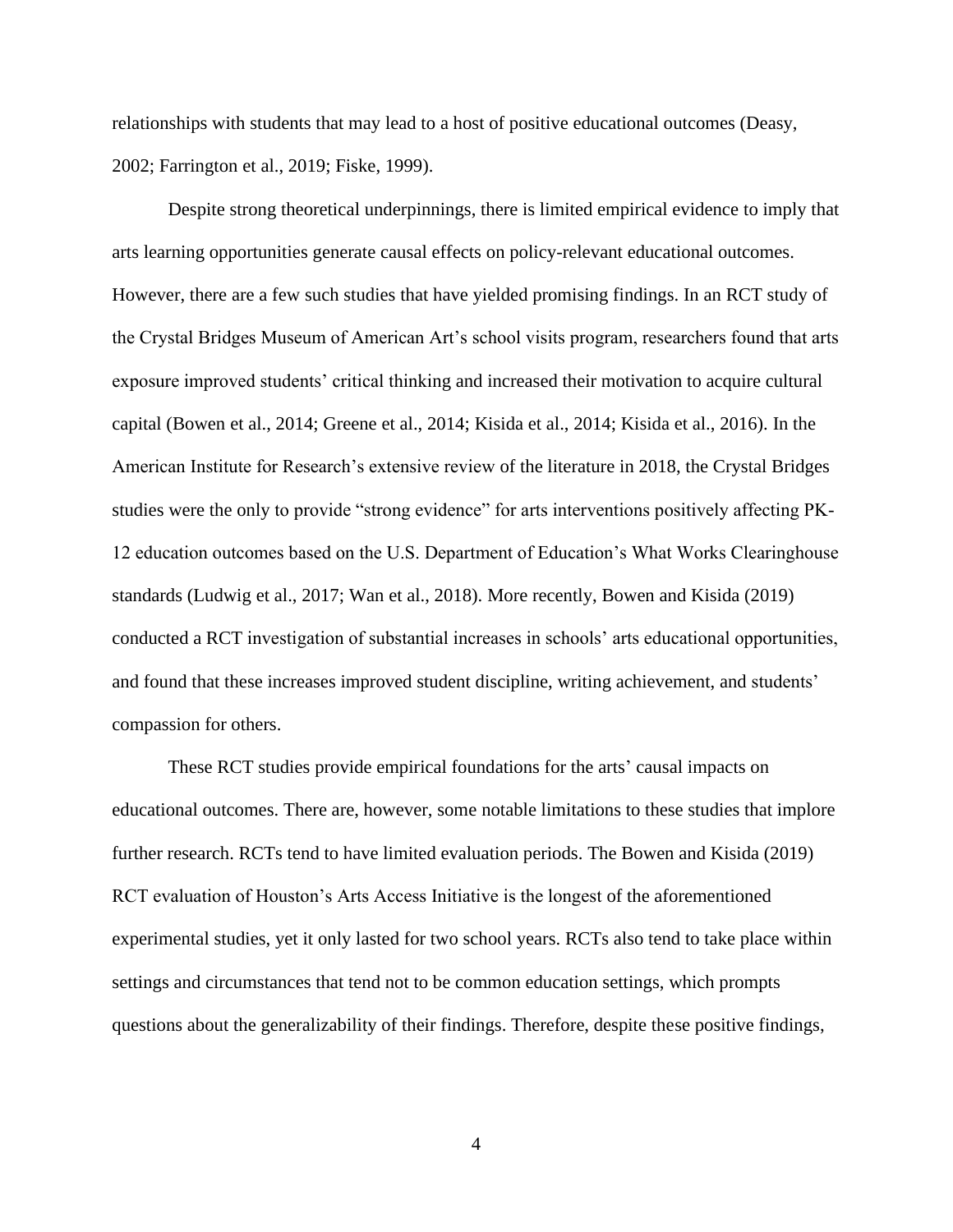there remain important questions about whether, and the extent to which, more common, authentic school-based arts learning experiences yield educational benefits.

In addition to shedding light on the kinds of benefits students receive from the arts, prior studies suggest underserved students are particularly reliant on schools to provide art learning experiences. Historically-marginalized populations receive substantially less exposure through out-of-school, family-facilitated experiences (Kisida et al., 2014; Meyer et al., 2004; Redford et al., 2018). Prior studies have also shown that historically-marginalized students demonstrate more-pronounced, positive impacts from school-sponsored arts exposure, suggesting that these interventions reduce gaps in educational outcomes tied to arts-educational activities (Bowen & Kisida, 2019; Catterall et al., 2012; Kinney & Forsythe, 2004; Kisida et al., 2014; Podlozny, 2000; Thomas et al., 2015). Unfortunately, gaps in out-of-school experiences often mirror gaps within public education, as schools that predominantly serve higher populations of students in poverty or racial/ethnic minorities tend to provide fewer arts education opportunities.

#### DATA & MEASURES

Our study primarily uses BPS student-level administrative data from the 2008-09 through 2018-19 school years. BPS administrative data includes student-level demographics, as well as annual attendance, discipline records, and standardized test scores. We merged these data with data on student-level enrollments in arts courses. We also also use BPS's school-level climate survey data from students and teachers in 2009-10 and from 2012-13 through  $2018-19$ .<sup>1</sup> We merged these data with the Massachusetts Department of Education's school-level data for arts teacher full-time equivalents (FTEs). Finally, we employ a dataset from EdVestors, a Bostonbased school improvement nonprofit organization that collects annual arts educational data

<sup>&</sup>lt;sup>1</sup> BPS also provided us with parent climate survey data, but response rates were too low to conduct analyses with these data.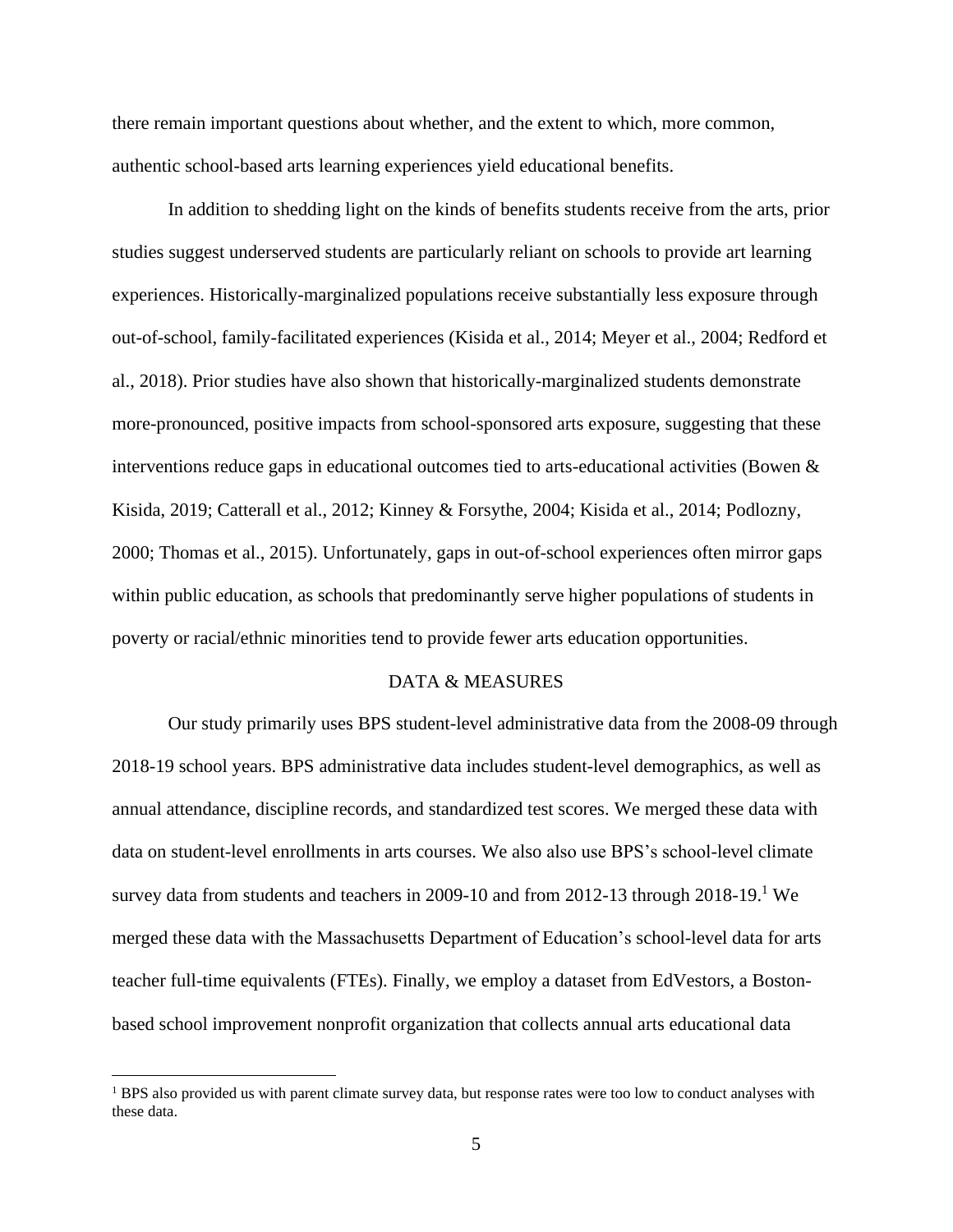directly from schools. One of EdVestors' major initiatives is the BPS Arts Expansion, which aims to "expand access and equity in arts education." A core component of this initiative is collecting data from all BPS schools to track and analyze students' arts learning opportunities and resources. These data have been collected since 2008-09.

Our primary student-level independent variable of interest is an annual indicator of students' arts course-taking. This variable is constructed with student-level course records as a dichotomous variable indicating whether a student enrolled in at least one arts course over the course of the school year. We also examine a host of school-level arts educational input variables, including the Massachusetts Department of Education's data on school-level annual number of arts FTEs, as well as EdVestors' annually collected indicators of school-level number of arts disciplines offered and number of community arts partners.

Our dependent variables of interest are student-level attendance, measured as a percent of days present, excluding excused absences; an indicator for whether a student received an inschool or out-of-school suspension;<sup>2</sup> and math and ELA standardized test scores. Attendance and suspension data were collected on all students in our sample. Math and ELA standardized tests were administered to students in grades 3-8. We also examine a host of school-level dependent variables using BPS student and teacher climate survey data. With student climate survey data, we have formed constructs that measure students' arts enthusiasm, sense of belonging at school, learning engagement, and school safety. With teacher survey data, we have formed constructs for student engagement, parent engagement, school-community engagement, student relations, and teacher collegiality. We initially formed constructs based on identified survey item themes and then examined and altered these constructs through exploratory factor analyses. The composition

<sup>&</sup>lt;sup>2</sup> Eighty-eight percent of the suspensions over this time period were out-of-school suspensions.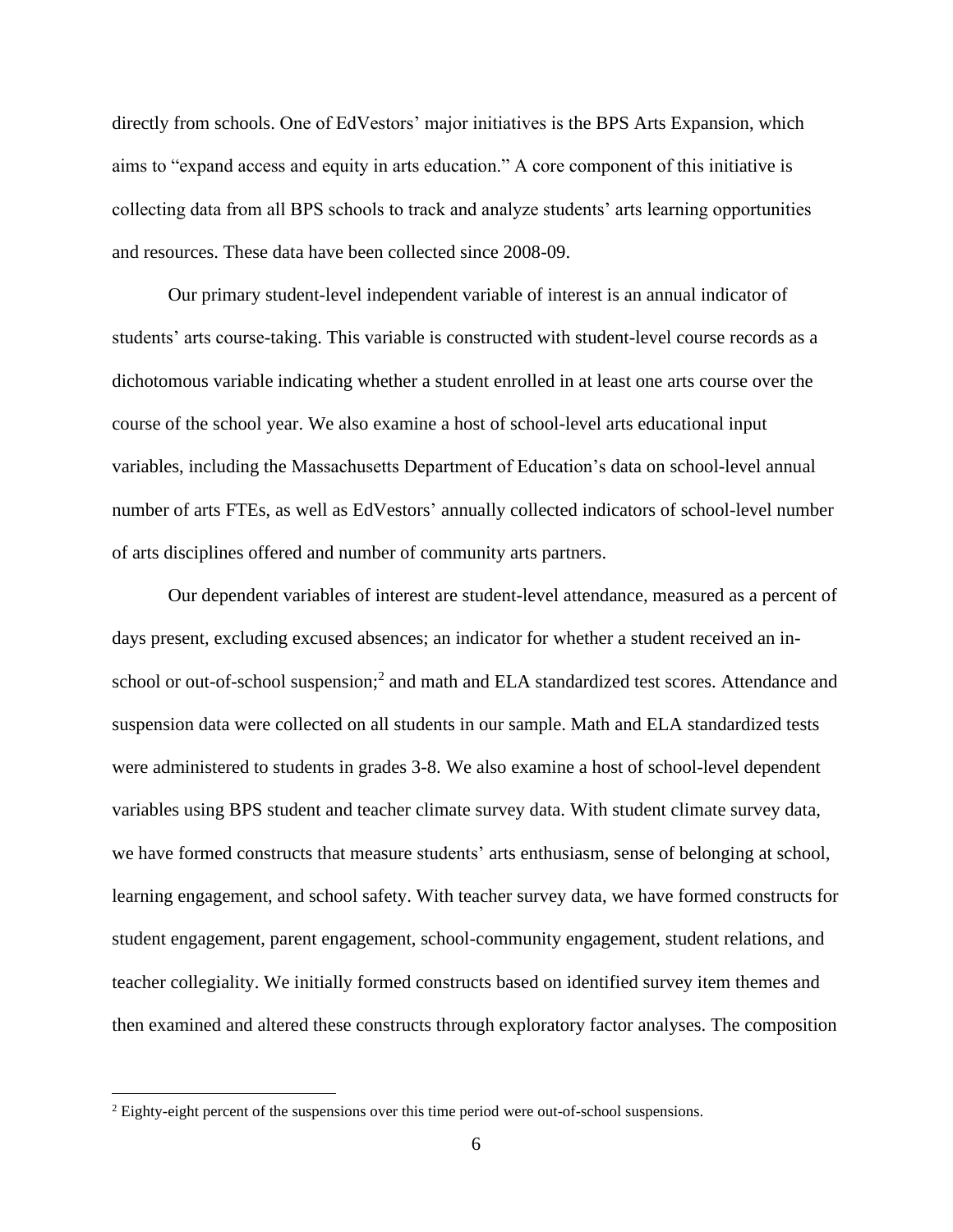of each of these constructs, along with Cronbach's alpha measures of internal consistency, are provided in appendix Tables A1 and A2.

#### SAMPLE

From the BPS administrative data, we have a sample of 616,273 K-12 student-level observations, enrolled in 171 traditional public schools, over eleven school years, from 2009-10 to 2018-19. In terms of race/ethnicity, 41 percent of students are identified as Hispanic/Latinx, 36 percent as African-American, 13 percent as white, and 9 percent as Asian. Seventy-six percent were identified as being economically disadvantaged. Twenty percent of students were on an IEP and 29 percent received ELL program services. On average, 18 percent of the students were "chronically absent" in a school year, defined as missing ten percent or more of days enrolled. Student descriptive statistics are provided in Table 1.

The independent variables from the Massachusetts Department of Education and the EdVestors Arts Expansion survey were collected at the school level. There are 1,482 schoollevel observations from the BPS administrative data over this eleven-year time period, and we have observations for 87-99 percent of schools for these arts variables. On average, 62 percent of a school's students took at least one arts course, with substantial variation ranging from 0 to 100 percent. The mean number of school arts teacher FTEs was 1.9 with a standard deviation of 2.0. The average school had 1.6 partnerships with outside arts organizations or institutions, with a standard deviation of 1.7. Schools offered a mean number of 2.6 (out of 5) different arts disciplines. The majority of schools offered visual arts (80 percent) and music (74 percent); theater (44 percent), dance (40 percent), and media arts (24 percent) were less common (Table 2).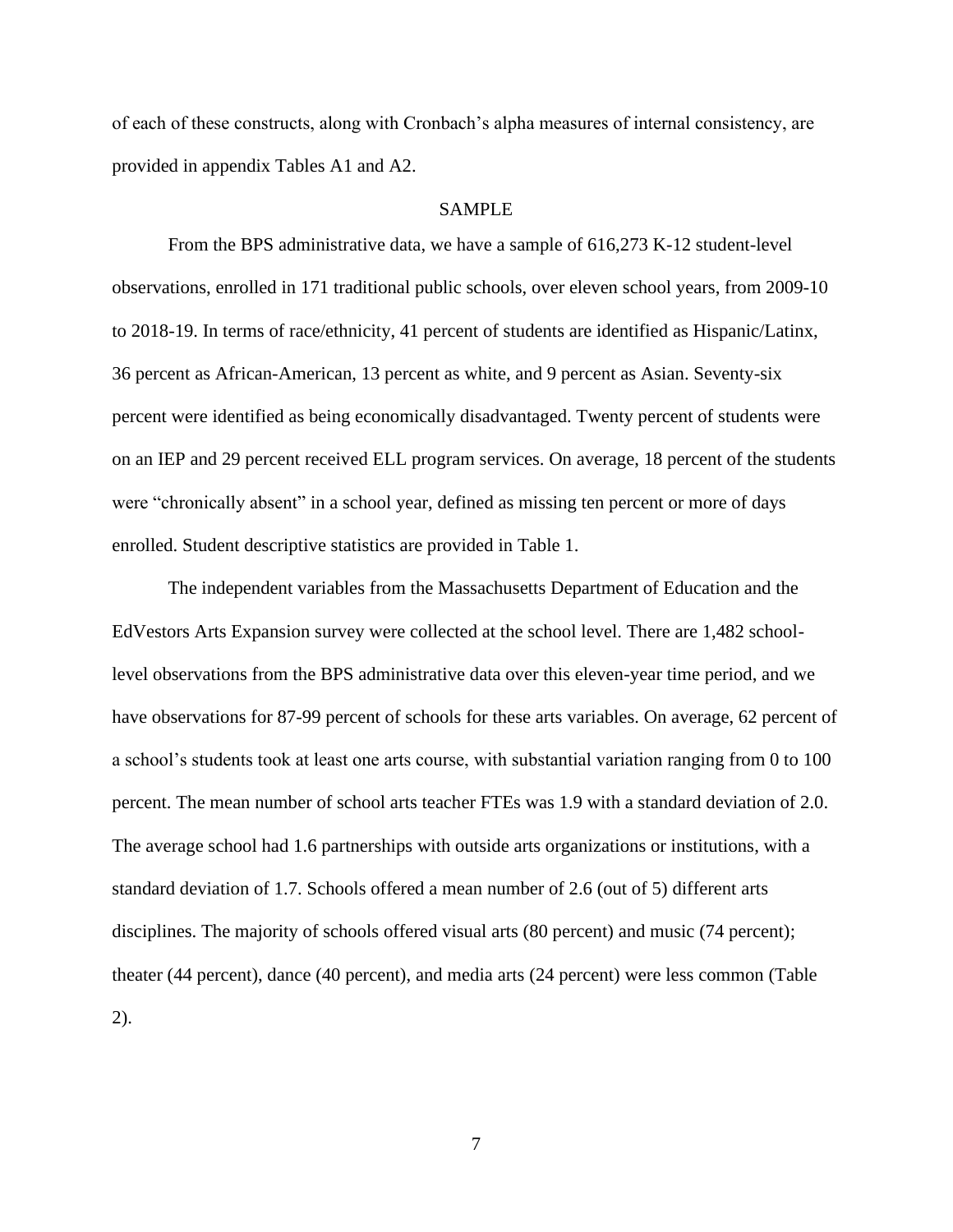#### EMPIRICAL METHOD

Our goal when conducting the student-level analysis is to estimate the causal effect of taking an arts course on students' behavioral and academic outcomes. An ideal strategy would be to randomly assign students to arts courses or not in order to net out any potential confounding factors. Merely comparing students in arts courses to those who do not enroll would likely be biased by selection if they have some choice regarding the decision or timing of enrollment in an arts course. Moreover, the availability of arts courses within schools are certainly nonrandom and likely related to other attributes related to school quality, and some schools may assign or encourage students to take arts courses based on student attributes.

Our primary identification strategy addresses these concerns by leveraging variation in the assignment and timing of taking an arts course within a regression model that holds constant student and school fixed effects. This controls for the time invariant factors that are fixed for students and schools. Our model takes the following form:

$$
Y_{igst} = \alpha + \beta ArtsCourse_{igst} + \rho X_{st} + \delta_i + \gamma_g + \theta_s + \rho_t + \epsilon_{igst}
$$

 $Y_{igst}$  represents our outcomes of interest: student attendance rates, suspension incidents, and standardized math and reading scores for student *i*, in grade *g*, in school *s*, at time *t*.  $X_{st}$  is a vector of time-variant school characteristics including percent minority, percent of students in poverty, percent of students with an IEP, percent of students who are English-language learners, and school size, and  $\delta_i$ ,  $\gamma_g$ ,  $\theta_s$ , and  $\rho_t$  are student, grade, school, and year fixed effects. *ArtsCourse* is a dummy variable indicating the student is enrolled in an arts course, and we are primarily interested in  $\beta$ , which captures the effect of taking an arts course on our outcomes.

Because effects of taking an arts course likely differ for students by subgroup identifications that have historically correlated with variations in educational outcomes and arts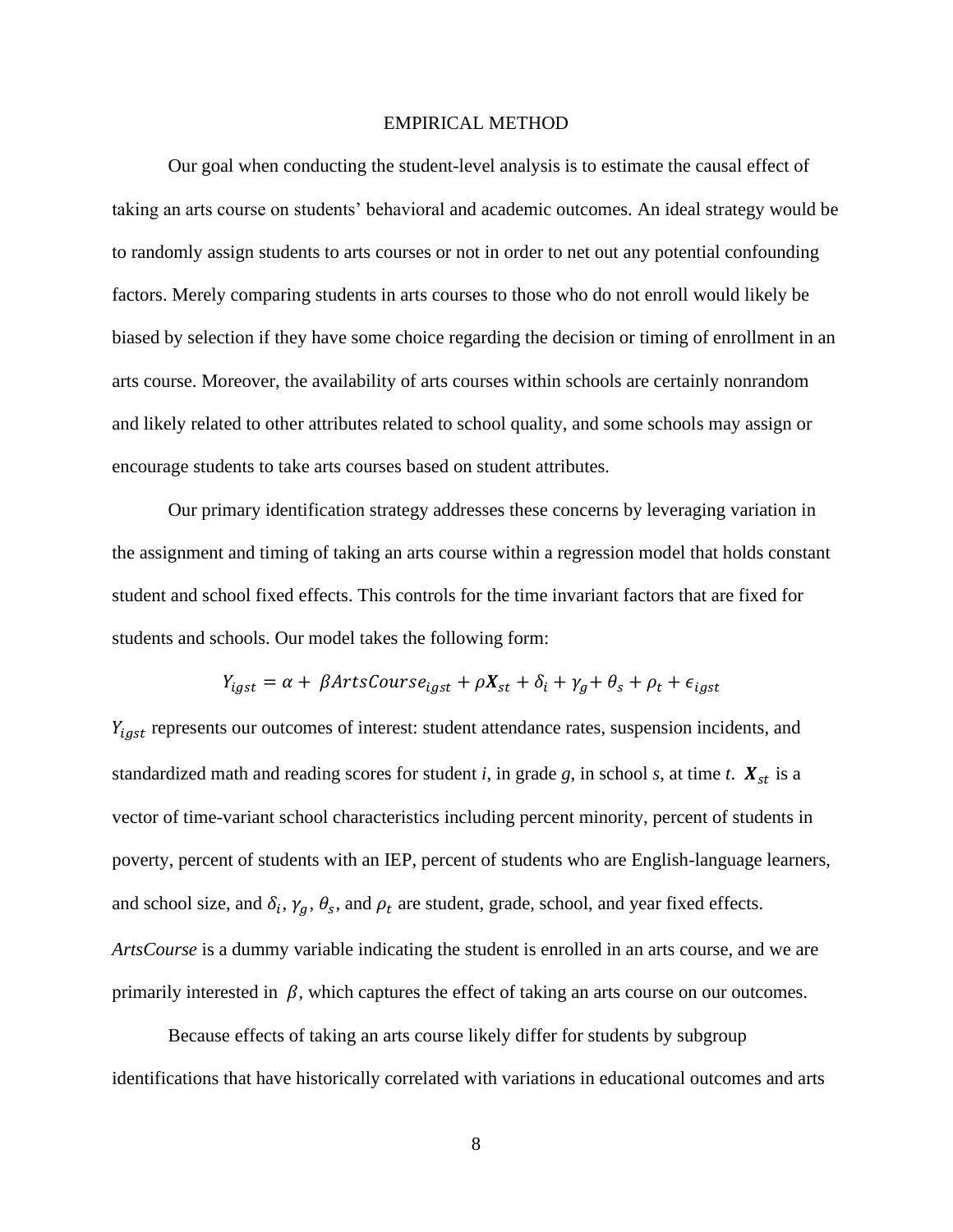learning outside of school, we also estimate models restricted to students in grade-levels K-5 and 6-12, female and male students, economically disadvantaged students, students receiving ELL services, students with IEPs, African-American, Hispanic/Latinx, and white students, and students who have patterns of chronic absenteeism, which we define as being chronically absent for at least two school years.

Our analyses of school-level arts resource variables and student and teacher survey outcomes are aggregated to the school level. For these analyses, we are also concerned that unobservable school characteristics may confound relationships between indicators of arts exposure and resources and our outcomes. We address this concern by leveraging variation in arts indicators over time in a regression model that includes school fixed effects, holding constant schools' time invariant characteristics. This model takes the following form:

$$
Y_{st} = \alpha + \beta Arts_{st} + \rho X_{st} + \theta_s + \rho_t + \epsilon_{st}
$$

 $Y_{st}$  represents our outcomes of interest, including various survey measures of school engagement and climate in school  $s$  at time  $t$ .  $X_{st}$  is a vector of time-variant school characteristics including percent minority, percent of students in poverty, percent of students with an IEP, percent of students who are receiving ELL program services, and school size;  $\theta_s$  and  $\rho_t$  are school and year fixed effects. *Arts* represents our independent variables of interest, which are percent of students taking an arts course, the number of arts disciplines offered, the number of arts FTEs, and the number of community arts partners. We are primarily interested in  $\beta$ , which captures the effect of school-level arts education indicators on our outcomes.

#### RESULTS

Our primary analysis examines the effects of individual students taking an arts course in a particular school year, across the full sample and by a host of relevant student subgroups (Table 3). Overall, we find significant effects on increased student attendance and suspensions. The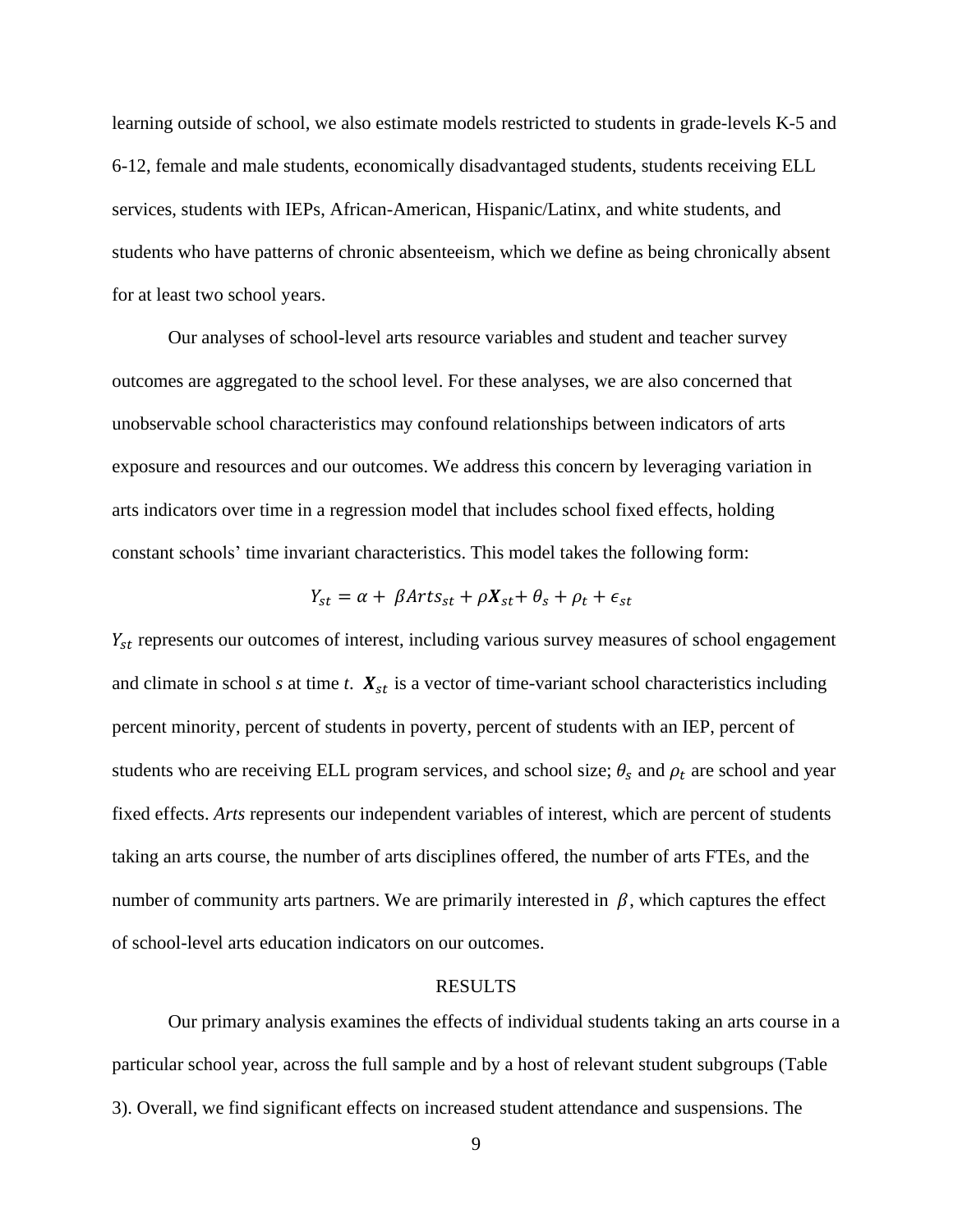overall average daily attendance effect is a 0.2 of a percentage point increase, which translates to roughly one third of a day in a 180-day school year. We also find a significant effect on student suspensions that amounts to a 0.3 of a percentage point increase in the likelihood of a student being suspended over the course of an entire school year. We find no significant effects on students' math and reading achievement for the full sample.

The attendance result is consistently positive with some notable variation across subgroups. Results by grade-level suggest that increases in student attendance are largely driven by students in elementary and middle school. Students with IEPs experience an effect that is twice the magnitude of the overall effect, translating to about two-thirds of an additional day per school year. We observe the largest effect for chronically absent students, a 0.06 percentage point increase, which translates to 1.1 additional days in an average school year when enrolled in an arts course.

The suspension effect is fairly inconsistent across subgroups, and appears to be largely driven by high schoolers, males, students with IEPs, and chronically absent students. While these results are statistically significant, these effects are not practically significant.

Finally, though we do not find an overall effect on ELA and math achievement, we do find positive effects in ELA and math achievement for middle school students of 0.03 and 0.01 of a standard deviation, respectively. This finding prompted further investigation of outcomes by elementary and secondary school student subgroups (Tables 4 and 5). When we analyze these subgroup achievement effects, there does not appear to be much variation across middle school subgroups for ELA achievement, with the exceptions of slightly stronger impacts for African-American and white students. For math achievement, we find small positive impacts for white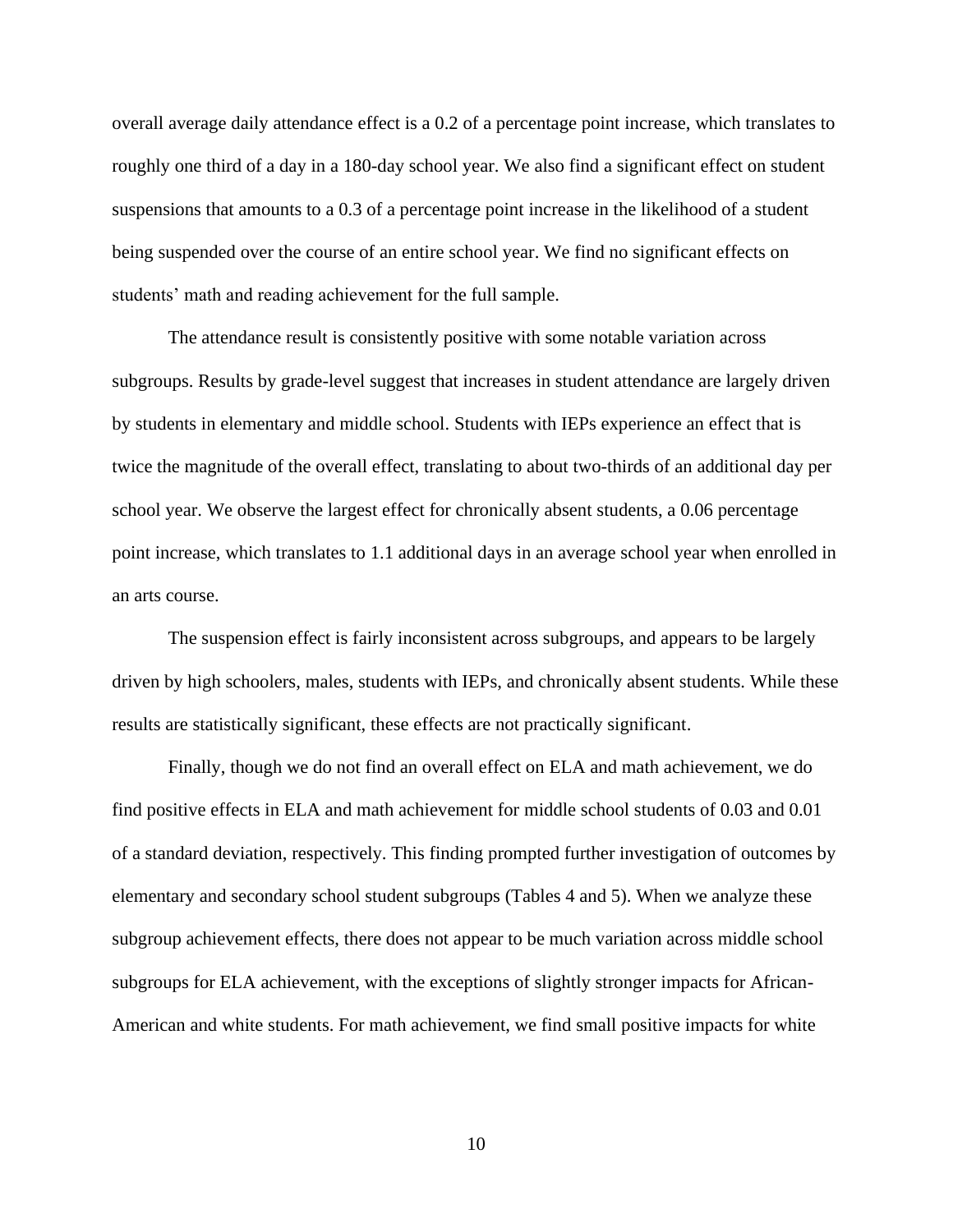students and very small negative impacts for students receiving ELL and IEP services, but none of these effects appear to be practically significant.

We next turn to results where we examine impacts at the school level employing a school-level fixed effects model. We examine the impacts of variations in arts resources and opportunities on school attendance rates, suspension rates, and average ELA and math achievement. We do not find any significant effects on these outcomes for school-level percent of students taking arts courses, number of arts disciplines offered, number of arts teacher FTEs, or number of arts partners (Table 6).

Finally, we examine the impacts of school-level arts resources and opportunities on student and teacher climate survey outcomes. When we look at our outcomes derived from teacher surveys, the percent of schools taking an arts course has positive and significant effects on teacher reports of student and parent engagement (Table 7). We see no effect on schoolcommunity engagement, student relations, or teacher collegiality for any of the arts education indicators we examine. We also do not find any significant effects with any of the student climate survey outcomes (Table 8).

#### DISCUSSION & CONCLUSION

Employing a student and school fixed effects approach with a longitudinal dataset that spans 11 years, we find consistent evidence that when students are enrolled in arts courses, their attendance improves. This finding is consistently positive across a range of student characteristics. While the effect is modest in magnitude from a student perspective, the implications for educational administrators and policymakers are notable. Given a standard 180 day school year; this effect translates into nine additional days of instruction for a class of 25 students. Most notably, we find the largest effects for students with IEPs and students who have a pattern of being chronically absent. For chronically absent students, this effect equates to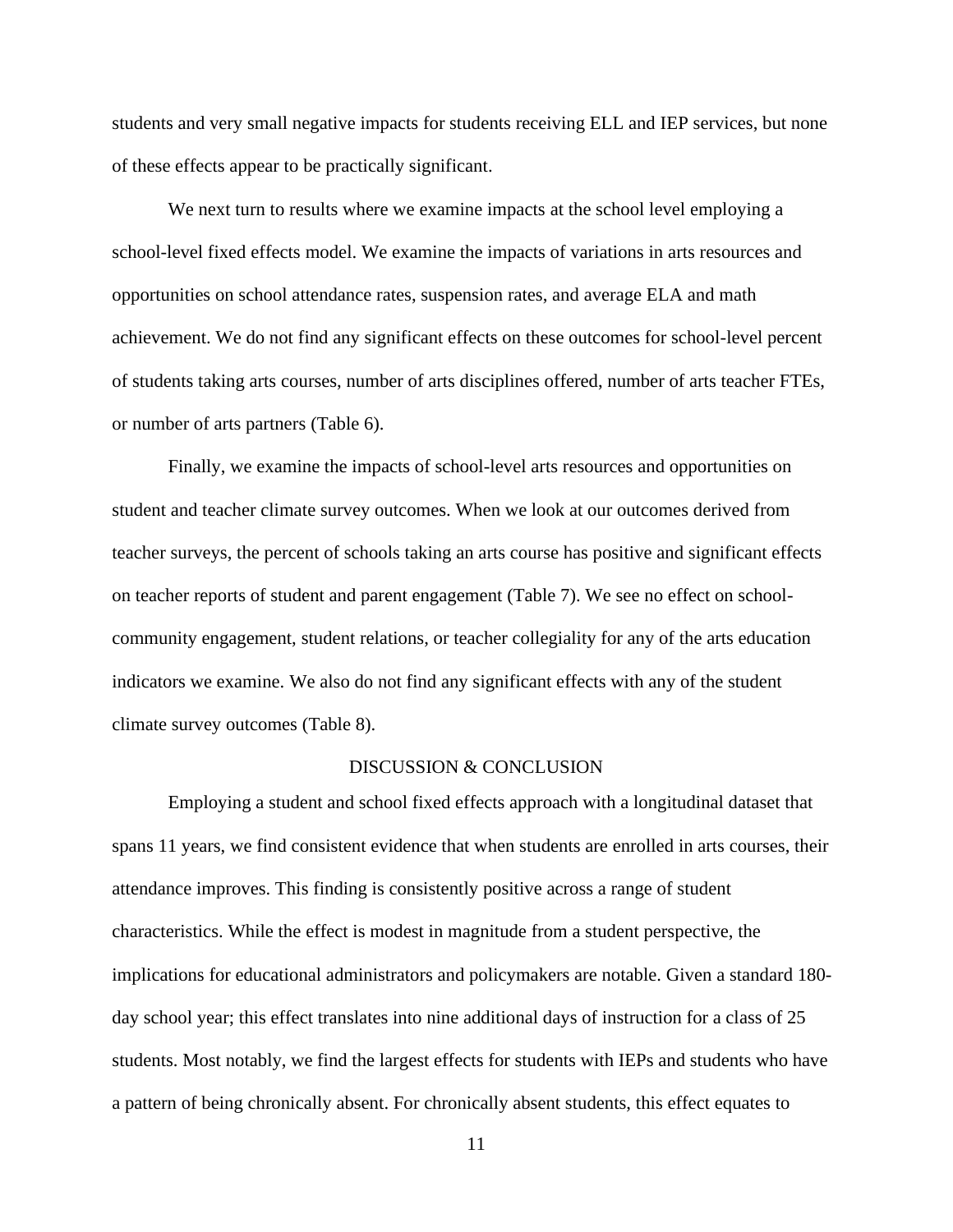roughly an additional 1.1 days present when enrolled in an arts course. Given the heightened focus on combatting chronic absenteeism (Gottfried & Hutt, 2019), this result has important implications for educational administrators who are seeking ways to engage struggling students important.

Though our main motivation for arts learning is not to produce student test score gains, the fact that we observe small improvements in ELA and math achievement for middle schoolers is a good indicator that arts learning may have some spillover effects, and does not appear to crowd out student performance in other subjects. Or analysis of school surveys provides additional evidence that the relative strength of a school's arts environment affects student and parent engagement. Teachers report that both students and parents are more engaged as the percent of a school's students taking arts courses increases.

The small increases in suspension rates are puzzling, as we are not aware of any prior research that has found that arts education experiences contribute to more disciplinary infractions. In fact, the only causal study that addresses this question found that arts learning reduces student disciplinary infractions (Bowen & Kisida, 2019). One possible explanation is that students involved in the arts, especially in middle or high school, tend to spend more time at school beyond the regular school day. It is possible that spending more time at school simply provides additional opportunities to for students to get into trouble. That said, the magnitude of the effects we observe would not be considered practically significant.

Taken together, our findings shed new light on the role that arts education plays in improving school engagement. Students receiving the arts in school attend more, are more engaged, and their parents are more likely to participate in school activities. As education administrators and policymakers struggle for ways to connect with students and their parents,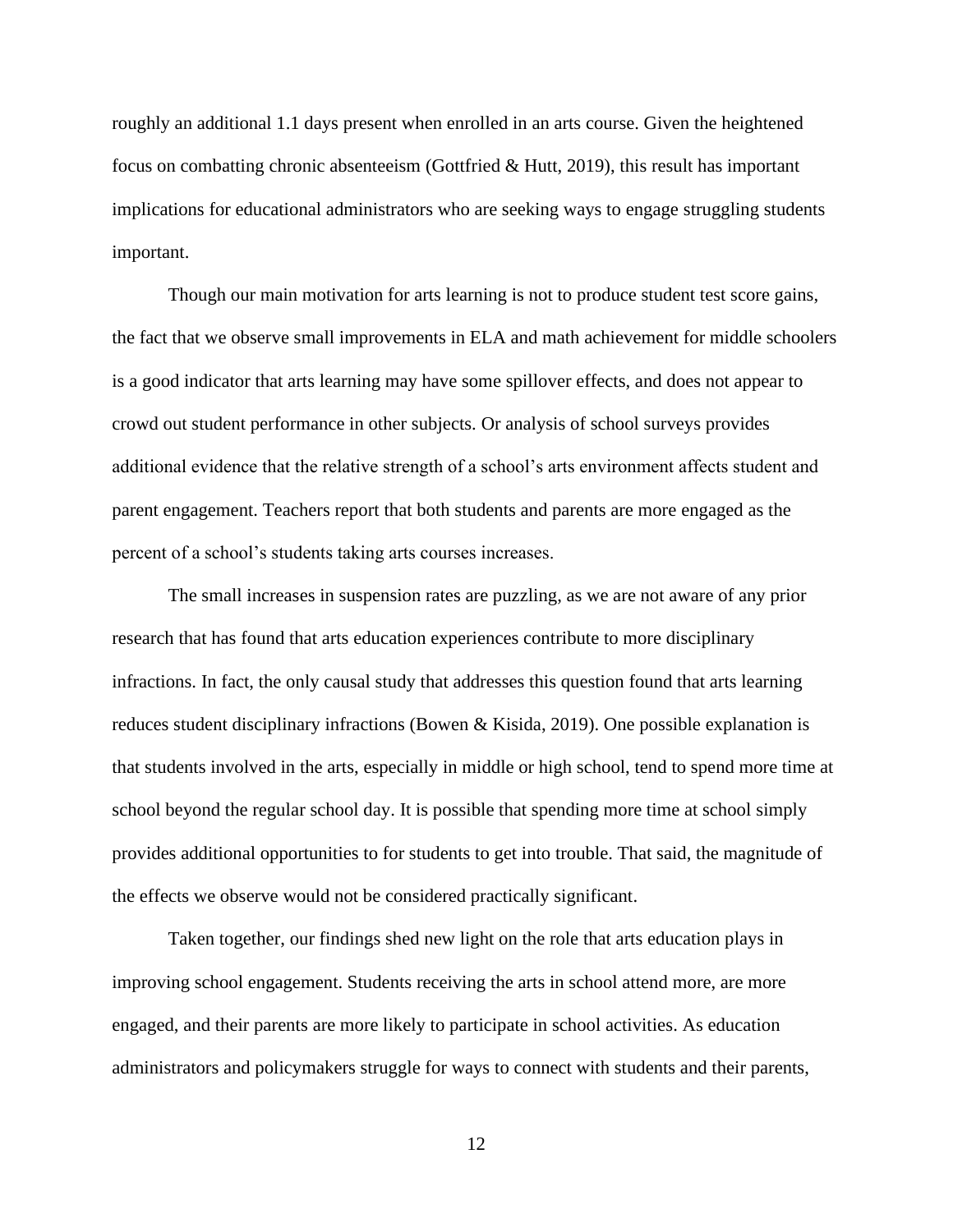these results suggest one strategy for generating social capital to provide a robust school climate is through providing arts education as a core ingredient in a well-rounded education. Such results are critical for developing a body of evidence to guide decisions by school district and state policymakers and administrators, who often have to make difficult decisions with constrained resources.

This study provides a much-needed foundation for future research in arts education and generates new hypotheses for the field. Because we were able to examine the relationships between variations in arts education and experiences relative to critical educational outcomes in everyday school settings, this study provides a more solid foundation for building theory, designing interventions, and guiding future evaluations.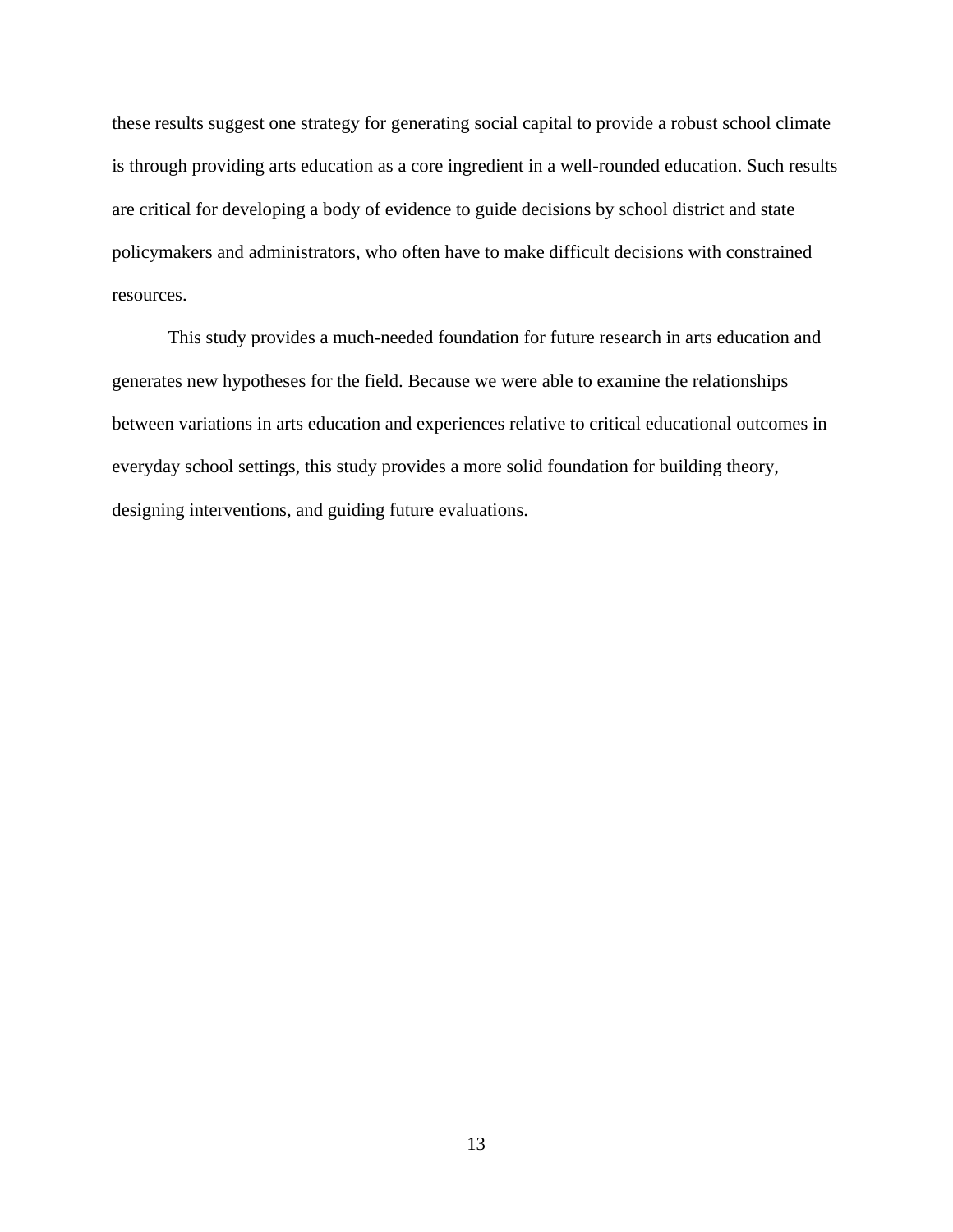#### References

- Bassok, D., Latham, S., & Rorem, A. (2016). Is kindergarten the new first grade? *AERA Open*, *1*(4), 1-31.
- Bowen, D. H., Greene, J. P., and Kisida, B. (2014). Learning to think critically: A visual art experiment. *Educational Researcher, 42*(1), 37-44.
- Bowen, D. H., & Kisida, B. (2019). Investigating causal effects of arts education experiences: Experimental evidence from Houston's Arts Access Initiative. *Houston Education Research Consortium, 7*(4).
- Catterall, J. S., Dumais, S. A., & Hampden-Thompson, G. (2012). The arts and achievement in at-risk youth: Findings from four longitudinal studies. Washington, DC: National Endowment for the Arts.
- Deasy, R. J. (Ed.) (2002). *Critical links: Learning in the arts and student academic and social development*. Washington, D.C.: Arts Education Partnership.
- Dee, T. S., Jacob, B., & Schwartz, N. L. (2013). The effects of NCLB on school resources and practices. *Educational Evaluation and Policy Analysis*, *35*(2), 252-279.
- Dewey, J. (1954). *Art as experience*. New York, NY: Penguin Group.
- Eisner, E. W. (1992). The misunderstood role of the arts in human development. *The Phi Delta Kappan*, *73*(8), 591-595.
- Elpus, K. (2013). Is it the music or is it selection bias? A nationwide analysis of music and nonmusic students' SAT scores. *Journal of Research in Music Education, 61*(2), 175-194.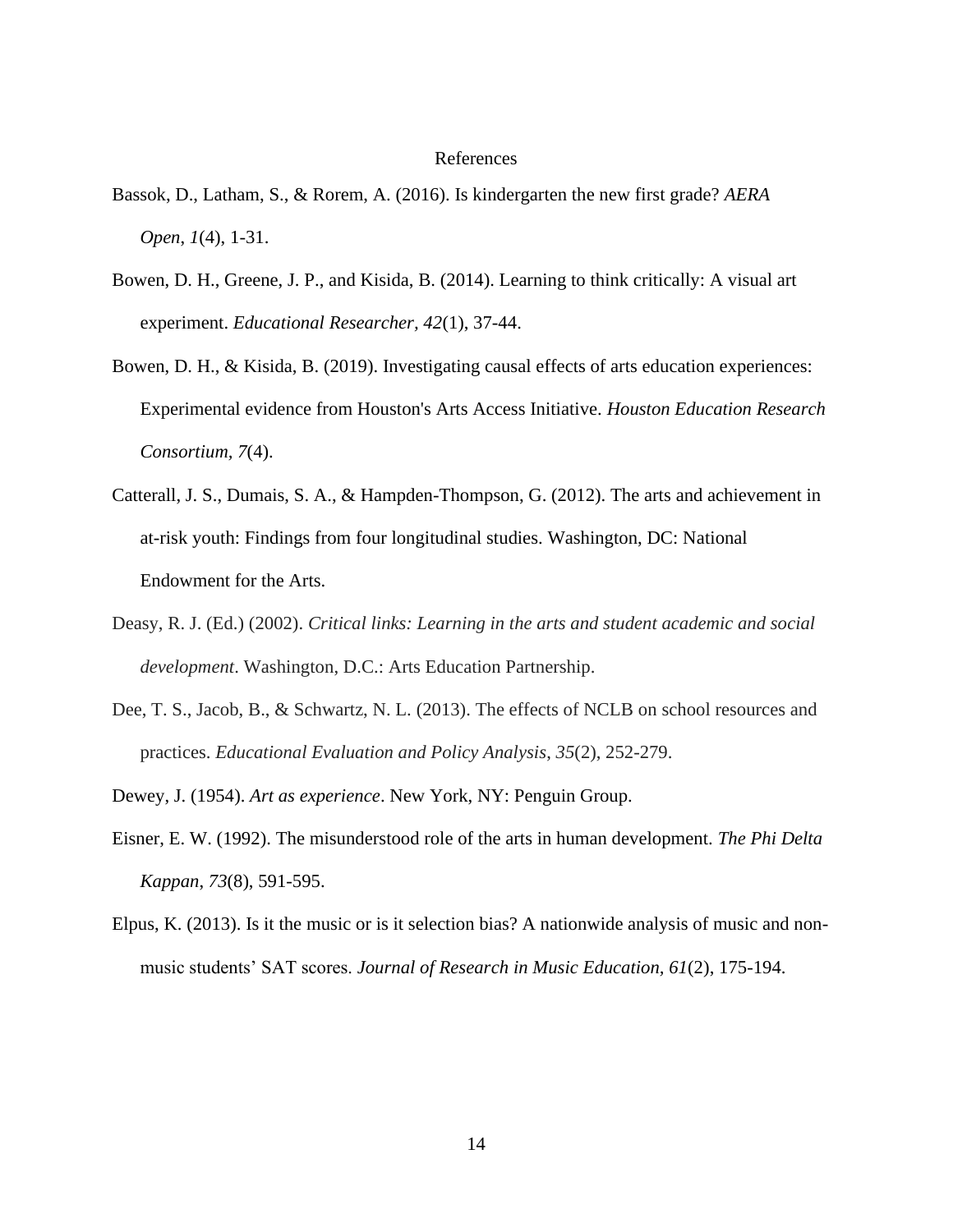- Farrington, C. A., Maurer, J., McBride, M. R. A., Nagaoka, J., Puller, J. S., Shewfelt, S., Weiss, E. M., & Wright, L. (2019). Arts Education and Social-Emotional Learning Outcomes among K-12 Students: Developing a Theory of Action. *University of Chicago Consortium on School Research*.
- Fiske, E. B. (Ed.) (1999). *Champions of change: The impact of the arts on learning*. Washington, D.C.: Arts Education Partnership.
- Gadsden, V. L. (2008). The arts and education: Knowledge generation, pedagogy, and the discourse of learning. *Review of Research in Education, 32*(1), 29-61.
- Gottfried, M.A., & Hutt, E. L. (Eds.) (2019). *Absent from school: Understanding and addressing student absenteeism*. Cambridge, MA: Harvard Education Press.
- Greene, J. P., Kisida, B., & Bowen, D. H. (2014). The educational value of field trips: Taking students to an art museum improves critical thinking skills, and more. *Education Next*, *14*(1), 78-87.
- Kinney, D. W., & Forsythe, J. L. (2005). The effects of the arts IMPACT curriculum upon student performance on the Ohio fourth-grade proficiency test. *Bulletin of the council for research in music education*, 35-48.
- Kisida, B., Bowen, D. H., & Greene, J. P. (2016). Measuring critical thinking: Results from an art museum field trip experiment. *Journal of Research on Educational Effectiveness*, *9*(sup1), 171-187.
- Kisida, B., Greene, J. P., & Bowen, D. H. (2014). Creating cultural consumers: The dynamics of cultural capital acquisition. *Sociology of Education*, *87*(4), 281-295.
- Kisida, B., Morrison, B., & Tuttle, L. (2017, May 19). To elevate the role of arts education, measure it. *The Brookings Institute*.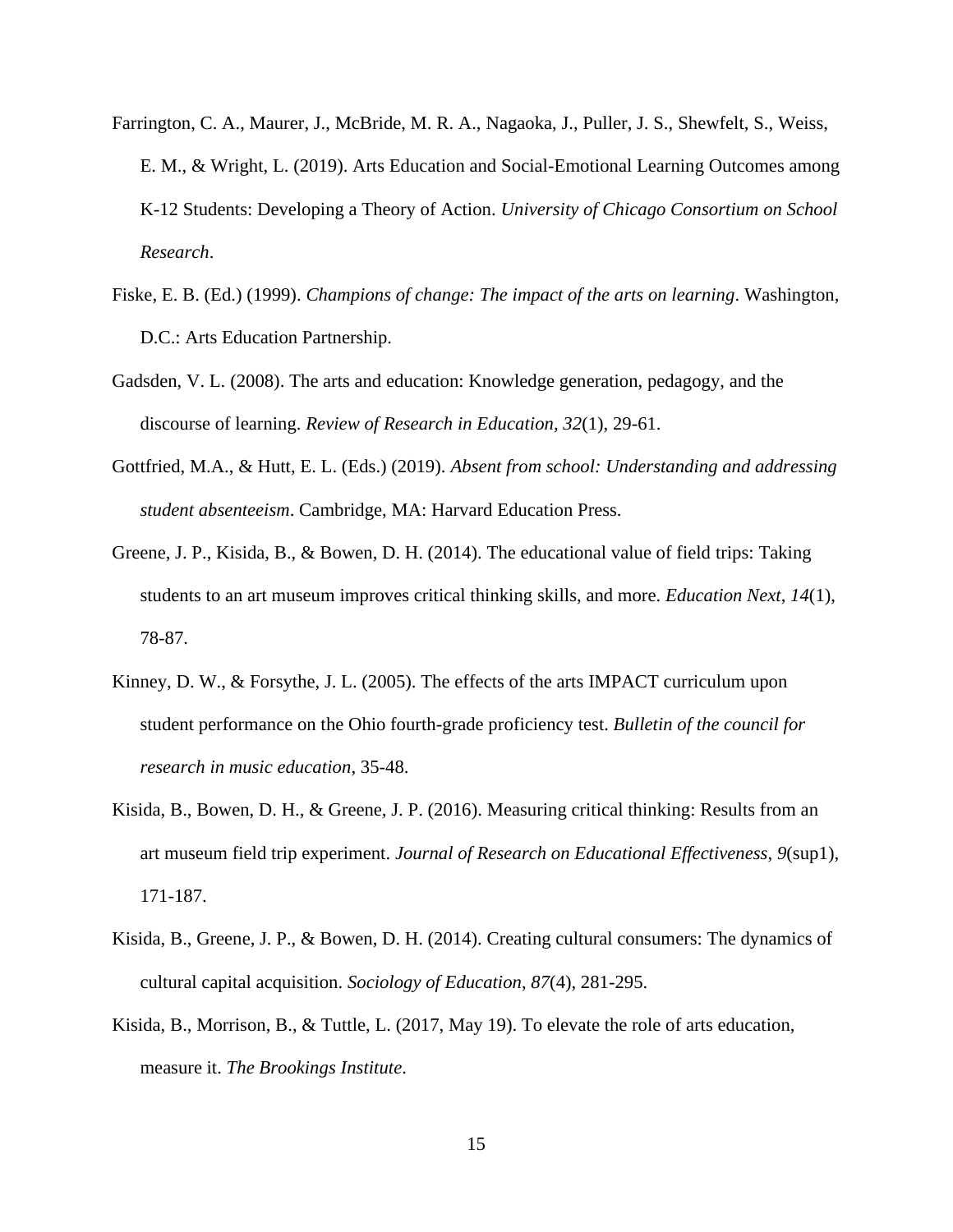- Ladson-Billings, G. (1994). *The dreamkeepers: Successful teachers of African American children* (1st ed.). San Francisco, CA: Jossey-Bass Publishing Co.
- Ludwig, M. J., Boyle, A., & Lindsay, J. (2017). *Review of evidence: Arts integration research through the lens of the Every Student Succeeds Act*. American Institutes for Research.
- Meyer, D., Princiotta, D., & Lanahan, L. (2004). *The Summer After Kindergarten: Children's Activities and Library Use by Household Socioeconomic Status* (NCES 2004-037). U.S. Department of Education. Washington, DC: National Center for Education Statistics.
- Murnane, R. J., & Papay, J. P. (2010). Teachers' views on no child left behind: Support for the principles, concerns about the practices. *Journal of Economic perspectives*, *24*(3), 151-66.
- Nagaoka, J., Farrington, C. A., Ehrlich, S. B., Heath, R. D., Johnson, D. W., Dickson, S., Turner, A. C., Mayo, A., & Hayes, K. (2015). *Foundations for Young Adult Success: A Developmental Framework. Concept Paper for Research and Practice*. Chicago, IL: University of Chicago Consortium on Chicago School Research.
- Podlozny, A. (2000). Strengthening verbal skills through the use of classroom drama: A clear link. *Journal of Aesthetic Education*, 34(3-4), 91-104.
- Redford, J., Burns, S., & Hall, L. J. (2018). *The Summer After Kindergarten: Children's Experiences by Socioeconomic Characteristics* (NCES 2018-160). U.S. Department of Education. Washington, DC: National Center for Education Statistics.
- Slavin, R. E. (2002). Evidence-based education policies: Transforming educational practice and research. *Educational researcher*, *31*(7), 15-21.
- Thomas, M. K., Singh, P., & Klopfenstein, K. (2015). Arts education and the high school dropout problem. *Journal of Cultural Economics*, *39*(4), 327-339.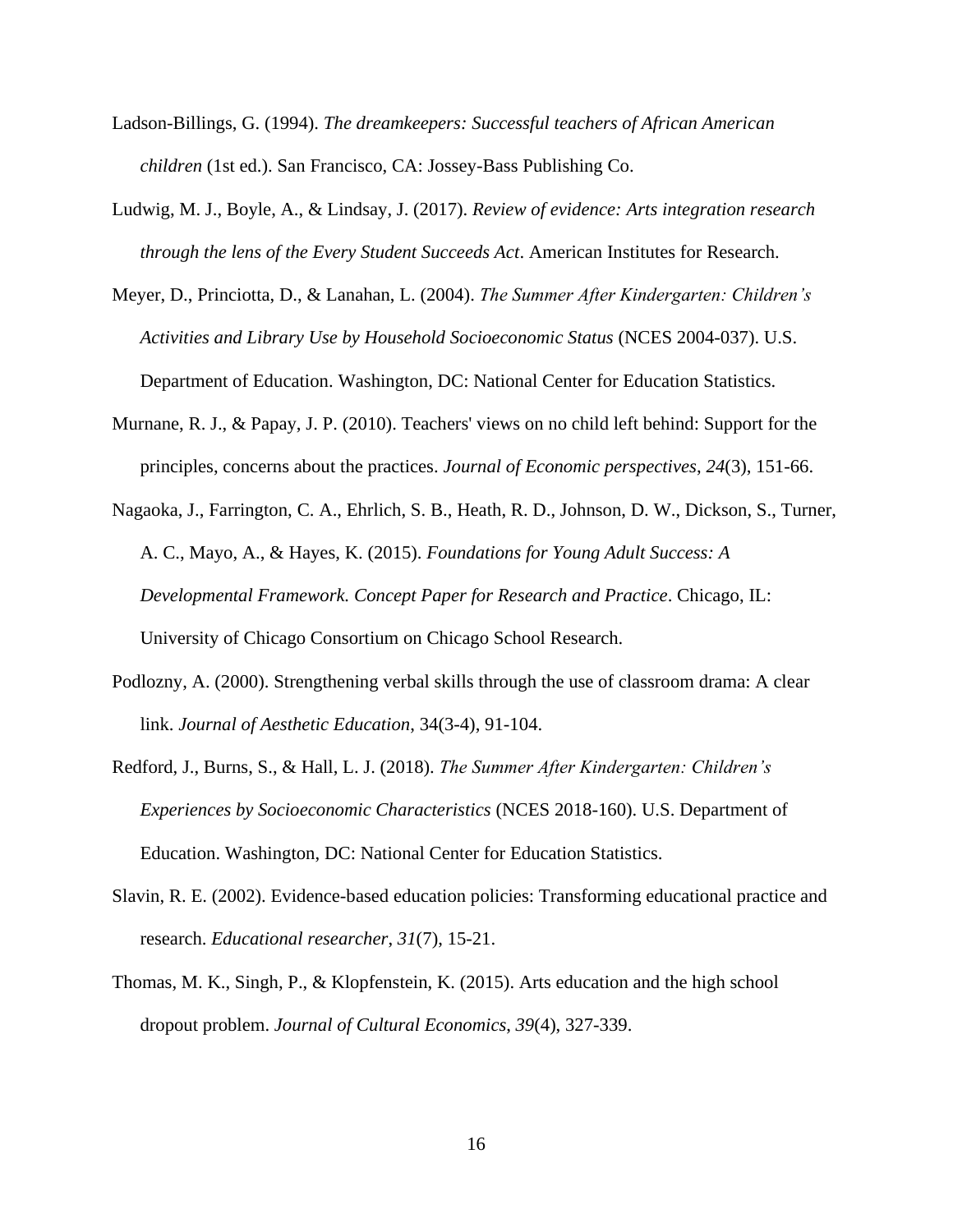- Wan, Y., Ludwig, M. J., & Boyle, A. (2018). *Review of evidence: Arts education through the lens of the Every Student Succeeds Act*. American Institutes for Research.
- West, M. (2007). Testing, learning, and teaching: The effects of test-based accountability on student achievement and instructional time in core academic subjects. In Chester E. Finn, Jr. & Diane Ravitch (Eds.) *Beyond the Basics: Achieving a Liberal Education for All Children* (pp. 45-61). Washington, DC: The Fordham Institute.
- Winner, E., & Goldstein, T. R. Vincent-Lancrin, S. (2013). *Art for art's sake? The impacts of arts education*. Paris, France: OECD Publishing.
- Yee, V. (2014, April 7). Arts education lacking in low-income areas of New York City, report says. *The New York Times*. Retrieved from https://www.nytimes.com/2014/04/07/nyregion/arts-education-lacking-in-low-income-areasof-new-york-city-report-says.html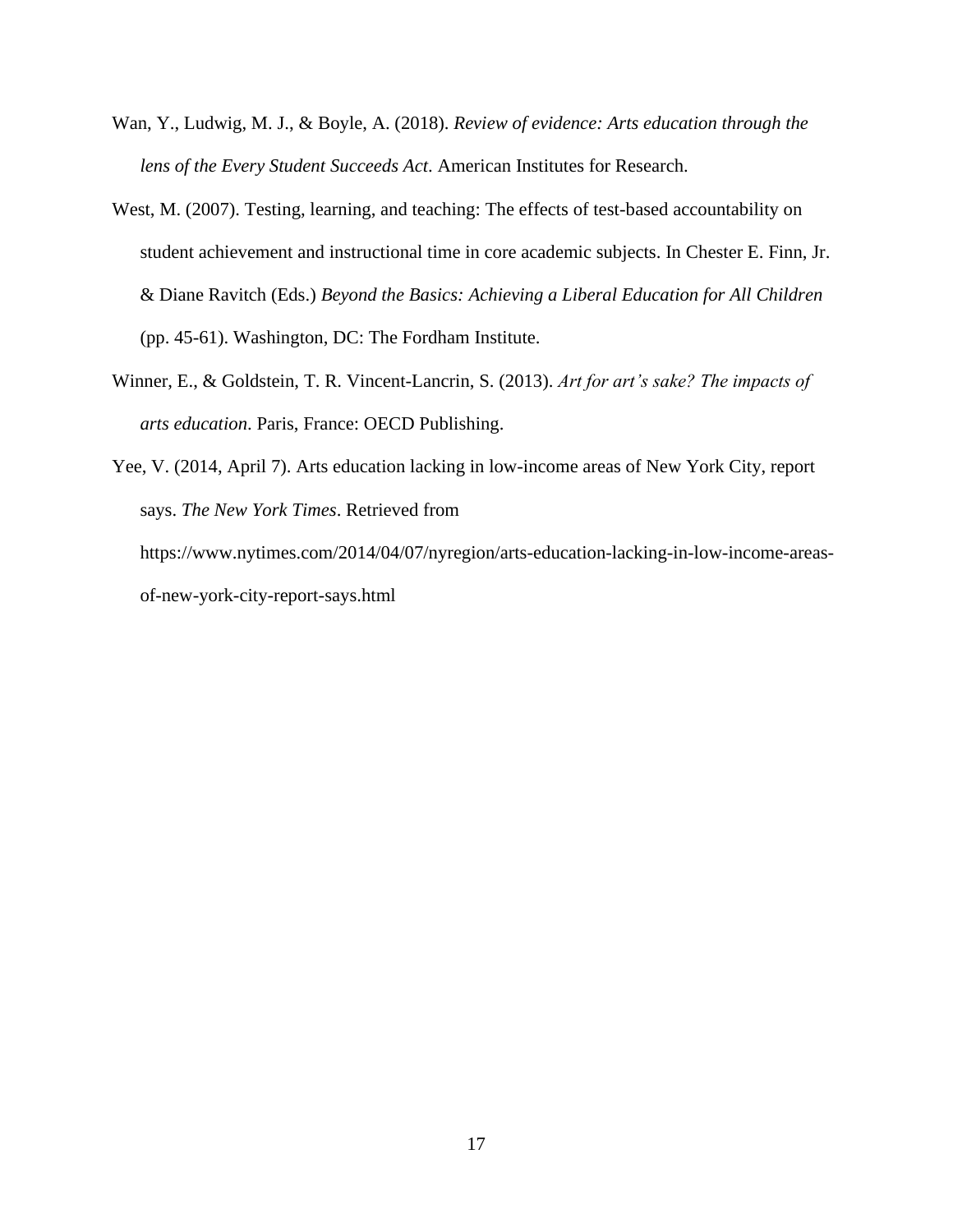*Student Demographics*

| Variable                          | N       | Mean  | Std. Dev. | Min      | Max |
|-----------------------------------|---------|-------|-----------|----------|-----|
| Grade Level                       | 616,273 | 6.038 | 3.822     | $\theta$ | 12  |
| Female                            | 616,263 | 0.484 | 0.500     | $\Omega$ | 1   |
| Race/Ethnicity                    |         |       |           |          |     |
| Asian                             | 616,260 | 0.086 | 0.280     | $\theta$ | 1   |
| African-American                  | 616,260 | 0.363 | 0.481     | $\theta$ | 1   |
| Hispanic/Latinx                   | 616,260 | 0.406 | 0.491     | $\theta$ | 1   |
| White                             | 616,260 | 0.129 | 0.335     | $\theta$ | 1   |
| <b>Economically Disadvantaged</b> | 616,273 | 0.757 | 0.429     | $\theta$ | 1   |
| <b>IEP</b>                        | 616,273 | 0.198 | 0.399     | $\theta$ | 1   |
| <b>ELL</b>                        | 616,273 | 0.289 | 0.453     | $\theta$ | 1   |
| <b>Chronically Absent</b>         | 614,949 | 0.177 | 0.381     | $\theta$ |     |

Note: Grade level coded such that kindergarten set equal to zero. Chronically Absent indicates whether a student had an average daily attendance rate of 90 percent or lower (excluding excused absences).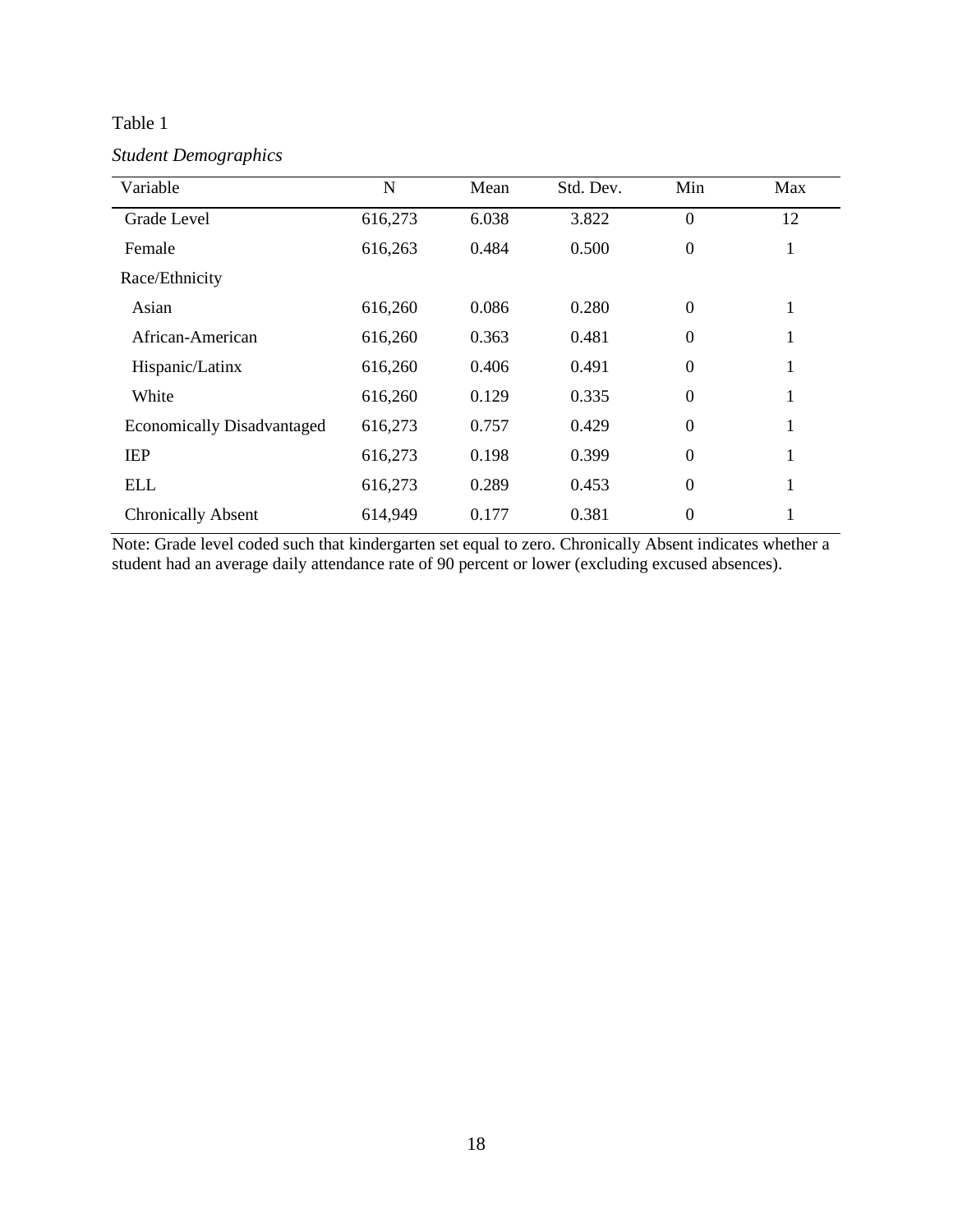*School-Level Descriptive Statistics*

| Variable                       | Obs   | Mean  | Std. Dev. | Min            | Max   |
|--------------------------------|-------|-------|-----------|----------------|-------|
| Student N                      | 1,482 | 415.8 | 332.7     | $\overline{2}$ | 2,448 |
| Pct. Student Took Arts Course  | 1,388 | 0.618 | 0.371     | $\overline{0}$ | 1     |
| <b>Arts FTEs</b>               | 1,472 | 1.856 | 1.985     | $\overline{0}$ | 16    |
| <b>School Arts Partners</b>    | 1,283 | 1.556 | 1.658     | $\overline{0}$ | 8     |
| <b>Number Arts Disciplines</b> | 1,355 | 2.618 | 1.116     |                | 5     |
| Visual                         | 1,355 | 0.801 | 0.399     | $\overline{0}$ | 1     |
| Music                          | 1,355 | 0.742 | 0.438     | $\overline{0}$ | T     |
| Theater                        | 1,355 | 0.439 | 0.496     | $\overline{0}$ | 1     |
| Dance                          | 1,355 | 0.401 | 0.490     | $\overline{0}$ |       |
| Media                          | 1,355 | 0.235 | 0.424     | $\theta$       |       |

Note: The Arts Expansion survey was constructed such that eight was the maximum number of school arts partners that a school could report.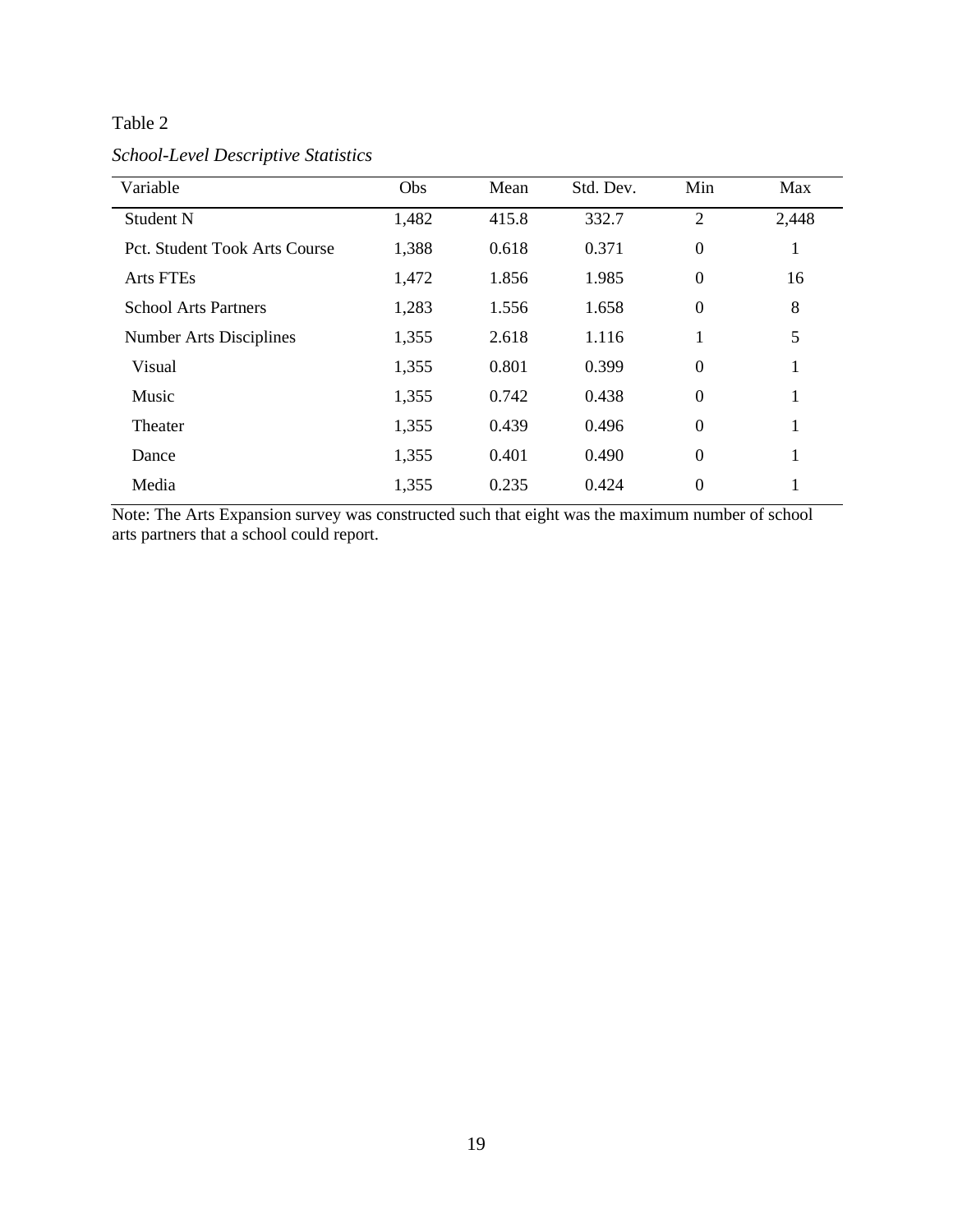| Sample                            | Attendance | Suspended  | <b>ELA</b> | Math     |
|-----------------------------------|------------|------------|------------|----------|
| <b>Full Sample</b>                | $0.002***$ | $0.003***$ | 0.001      | $-0.002$ |
|                                   | (0.000)    | (0.001)    | (0.003)    | (0.003)  |
|                                   | 496,246    | 496,246    | 210,644    | 212,511  |
| $K-5$                             | $0.002***$ | 0.003      | $-0.002$   | 0.007    |
|                                   | (0.000)    | (0.002)    | (0.007)    | (0.007)  |
|                                   | 199,347    | 199,347    | 103,769    | 104,798  |
| $6 - 12$                          | 0.001      | $0.004***$ | $0.026***$ | $0.010*$ |
|                                   | (0.000)    | (0.001)    | (0.005)    | (0.004)  |
|                                   | 296,898    | 296,898    | 106,875    | 107,713  |
| Female                            | $0.001***$ | 0.002      | 0.001      | $-0.002$ |
|                                   | (0.000)    | (0.001)    | (0.005)    | (0.004)  |
|                                   | 241,778    | 241,778    | 103,119    | 103,923  |
| Male                              | $0.002***$ | $0.005**$  | $-0.001$   | $-0.002$ |
|                                   | (0.000)    | (0.002)    | (0.005)    | (0.005)  |
|                                   | 254,457    | 254,457    | 107,521    | 108,584  |
| <b>Economically Disadvantaged</b> | $0.002***$ | $0.003*$   | 0.001      | $-0.005$ |
|                                   | (0.000)    | (0.001)    | (0.004)    | (0.004)  |
|                                   | 373,934    | 373,934    | 163,403    | 164,733  |
| <b>ELL</b>                        | $0.002**$  | 0.001      | $-0.008$   | $-0.009$ |
|                                   | (0.001)    | (0.002)    | (0.007)    | (0.006)  |
|                                   | 139,014    | 139,014    | 57,696     | 59,453   |
| <b>IEP</b>                        | $0.004***$ | $0.008**$  | $-0.014$   | $-0.012$ |
|                                   | (0.001)    | (0.003)    | (0.008)    | (0.007)  |
|                                   | 97,415     | 97,415     | 42,651     | 42,776   |
| African-American                  | $0.003***$ | $0.004*$   | 0.004      | $-0.005$ |
|                                   | (0.001)    | (0.002)    | (0.006)    | (0.005)  |
|                                   | 178,078    | 178,078    | 71,796     | 72,267   |
| Hispanic/Latinx                   | $0.002***$ | $0.004*$   | $-0.000$   | $-0.005$ |
|                                   | (0.001)    | (0.002)    | (0.005)    | (0.005)  |
|                                   | 199,094    | 199,094    | 87,628     | 88,506   |
| White                             | 0.001      | $0.005*$   | 0.005      | 0.016    |
|                                   | (0.001)    | (0.002)    | (0.011)    | (0.010)  |
|                                   | 65671      | 65,671     | 28,788     | 28,843   |
| <b>Chronically Absent</b>         | $0.006***$ | $0.007**$  | $-0.009$   | $-0.009$ |
|                                   | (0.001)    | (0.002)    | (0.006)    | (0.006)  |
|                                   | 127,978    | 127,978    | 53,176     | 53,451   |

*Effects of Students Taking an Arts Course*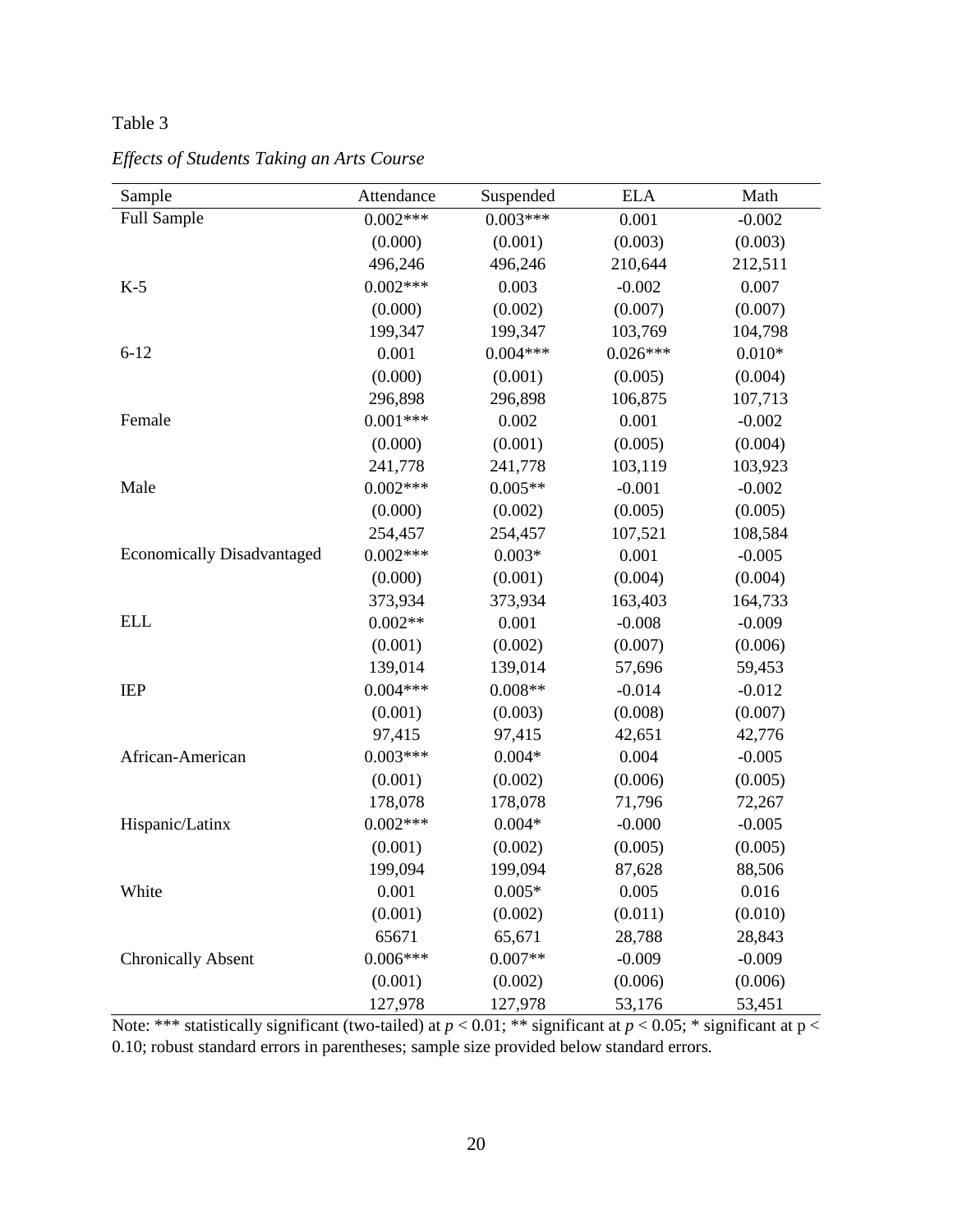| Sample                            | Attendance | Suspended | <b>ELA</b> | Math     |
|-----------------------------------|------------|-----------|------------|----------|
| $K-5$                             | $0.002***$ | 0.003     | $-0.002$   | 0.007    |
|                                   | (0.000)    | (0.002)   | (0.007)    | (0.007)  |
|                                   | 199347     | 199347    | 103769     | 104798   |
| Female                            | $0.002***$ | 0.002     | $-0.002$   | 0.010    |
|                                   | (0.001)    | (0.002)   | (0.010)    | (0.010)  |
|                                   | 96529      | 96529     | 50749      | 51223    |
| Male                              | $0.002***$ | 0.003     | $-0.001$   | 0.004    |
|                                   | (0.000)    | (0.003)   | (0.010)    | (0.010)  |
|                                   | 102817     | 102817    | 53019      | 53574    |
| <b>Economically Disadvantaged</b> | $0.002***$ | 0.002     | 0.002      | 0.006    |
|                                   | (0.000)    | (0.002)   | (0.008)    | (0.008)  |
|                                   | 156345     | 156345    | 81925      | 82635    |
| <b>ELL</b>                        | $0.002**$  | 0.002     | 0.001      | 0.011    |
|                                   | (0.001)    | (0.002)   | (0.012)    | (0.012)  |
|                                   | 71327      | 71327     | 33968      | 34896    |
| <b>IEP</b>                        | $0.003**$  | 0.004     | $-0.015$   | 0.011    |
|                                   | (0.001)    | (0.005)   | (0.017)    | (0.017)  |
|                                   | 40468      | 40468     | 21352      | 21430    |
| African-American                  | $0.003***$ | 0.003     | 0.004      | $0.024*$ |
|                                   | (0.001)    | (0.003)   | (0.012)    | (0.011)  |
|                                   | 66132      | 66132     | 34930      | 35191    |
| Hispanic/Latinx                   | $0.002***$ | 0.003     | $-0.001$   | 0.002    |
|                                   | (0.001)    | (0.002)   | (0.010)    | (0.010)  |
|                                   | 87358      | 87358     | 44951      | 45447    |
| White                             | $-0.001$   | $-0.002$  | $-0.024$   | $-0.009$ |
|                                   | (0.001)    | (0.004)   | (0.028)    | (0.026)  |
|                                   | 26476      | 26476     | 13617      | 13663    |
| <b>Chronically Absent</b>         | $0.006***$ | $0.009*$  | 0.016      | 0.008    |
|                                   | (0.001)    | (0.004)   | (0.014)    | (0.014)  |
|                                   | 41197      | 41197     | 22489      | 22613    |

*Effects of Elementary School Subgroup Students Taking an Arts Course*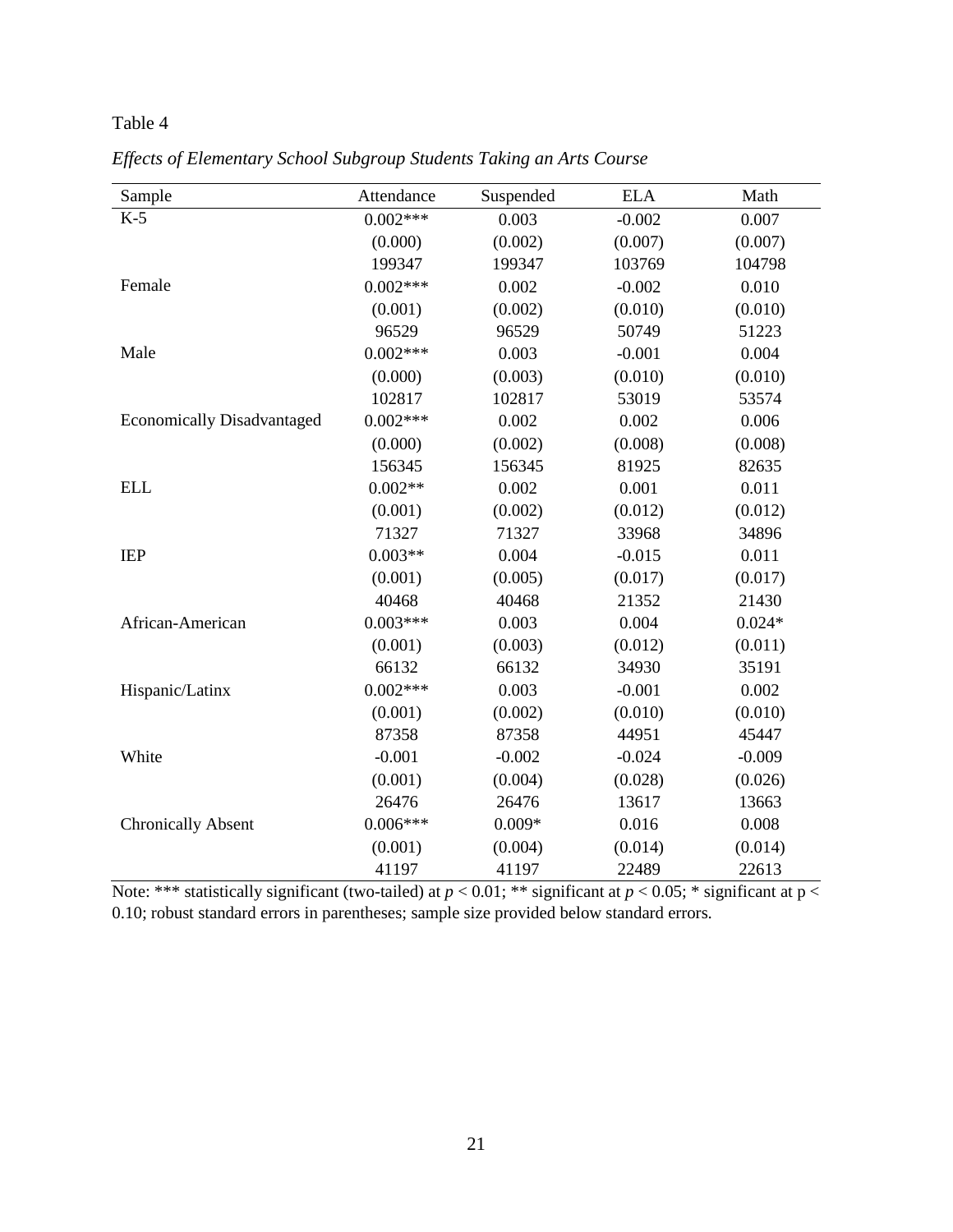| Sample                            | Attendance | Suspended  | <b>ELA</b> | Math      |
|-----------------------------------|------------|------------|------------|-----------|
| $6 - 12$                          | 0.001      | $0.004***$ | $0.026***$ | $0.010*$  |
|                                   | (0.000)    | (0.001)    | (0.005)    | (0.004)   |
|                                   | 296,898    | 296,898    | 106,875    | 107,713   |
| Female                            | 0.000      | 0.001      | $0.030***$ | 0.009     |
|                                   | (0.001)    | (0.002)    | (0.006)    | (0.006)   |
|                                   | 145,249    | 145,249    | 52,370     | 52,700    |
| Male                              | $0.001*$   | $0.007***$ | $0.021***$ | 0.011     |
|                                   | (0.001)    | (0.002)    | (0.006)    | (0.006)   |
|                                   | 151,639    | 151,639    | 54,502     | 55,010    |
| <b>Economically Disadvantaged</b> | $0.002**$  | $0.004*$   | $0.022***$ | 0.004     |
|                                   | (0.001)    | (0.002)    | (0.005)    | (0.005)   |
|                                   | 217,589    | 217,589    | 81,478     | 82,098    |
| <b>ELL</b>                        | 0.001      | $-0.001$   | $-0.005$   | $-0.020*$ |
|                                   | (0.001)    | (0.003)    | (0.010)    | (0.009)   |
|                                   | 67,686     | 67,686     | 23,728     | 24,557    |
| <b>IEP</b>                        | $0.004**$  | $0.010**$  | $-0.014$   | $-0.020*$ |
|                                   | (0.001)    | (0.004)    | (0.010)    | (0.009)   |
|                                   | 56,946     | 56,946     | 21,299     | 21,346    |
| African-American                  | $0.002**$  | $0.005*$   | $0.035***$ | 0.005     |
|                                   | (0.001)    | (0.002)    | (0.008)    | (0.007)   |
|                                   | 111,946    | 111,946    | 36,866     | 37,076    |
| Hispanic/Latinx                   | 0.000      | $0.005*$   | 0.008      | $-0.003$  |
|                                   | (0.001)    | (0.002)    | (0.007)    | (0.006)   |
|                                   | 111,735    | 111,735    | 42,677     | 43,059    |
| White                             | 0.001      | $0.006*$   | $0.047***$ | $0.037**$ |
|                                   | (0.001)    | (0.003)    | (0.013)    | (0.012)   |
|                                   | 39,195     | 39,195     | 15,171     | 15,180    |
| <b>Chronically Absent</b>         | $0.003**$  | $0.008*$   | $-0.005$   | $-0.005$  |
|                                   | (0.001)    | (0.003)    | (0.008)    | (0.007)   |
|                                   | 86,781     | 86,781     | 30,687     | 30,838    |

*Effects of Secondary School Subgroup Students Taking an Arts Course*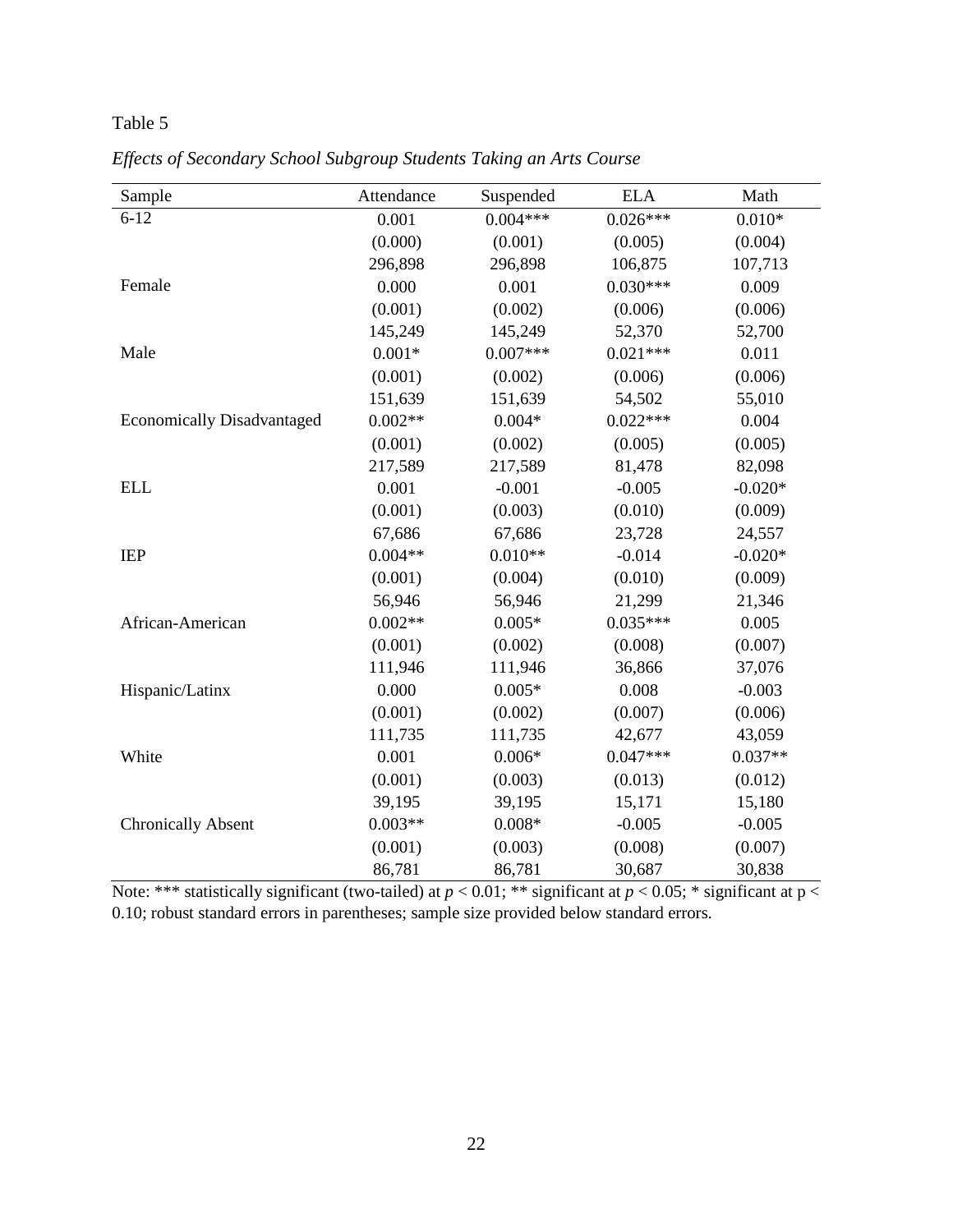|                                | Attendance | Suspensions | <b>ELA</b> | Math     |
|--------------------------------|------------|-------------|------------|----------|
| % Students taking Arts Courses | 0.004      | 0.009       | $-0.056$   | $-0.011$ |
|                                | (0.003)    | (0.005)     | (0.031)    | (0.034)  |
|                                | 1,388      | 1,388       | 992        | 991      |
| Number of Arts Disciplines     | $-0.000$   | $-0.000$    | 0.002      | $-0.002$ |
|                                | (0.001)    | (0.001)     | (0.006)    | (0.008)  |
|                                | 1,356      | 1,356       | 1,002      | 1,000    |
| Number of Arts FTEs            | 0.001      | $-0.001$    | 0.003      | 0.010    |
|                                | (0.001)    | (0.002)     | (0.007)    | (0.008)  |
|                                | 1,354      | 1,354       | 973        | 971      |
| Number of Arts Partners        | 0.000      | $-0.001$    | 0.002      | 0.004    |
|                                | (0.001)    | (0.001)     | (0.006)    | (0.006)  |
|                                | 1,284      | 1,284       | 934        | 933      |

### *School-Level Arts Resource and Opportunity Analysis*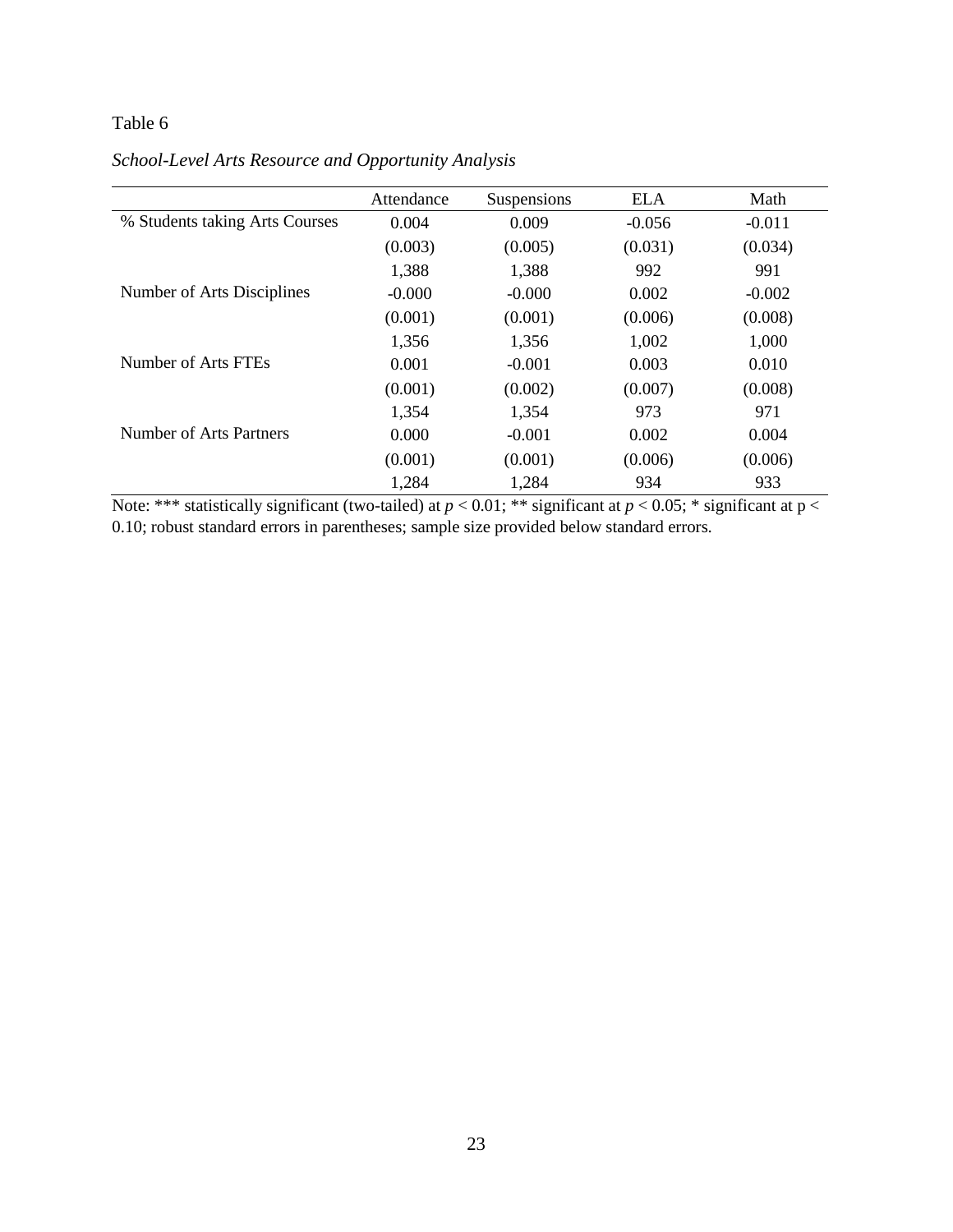|                                | Arts<br>Enthusiasm | School<br>Belonging | Learning<br>Engagement | School<br>Safety |
|--------------------------------|--------------------|---------------------|------------------------|------------------|
| % Students taking Arts Courses | 0.057              | 0.062               | 0.045                  | $-0.029$         |
|                                | (0.085)            | (0.050)             | (0.034)                | (0.034)          |
|                                | 320                | 528                 | 528                    | 528              |
| Number of Arts Disciplines     | 0.007              | $-0.004$            | $-0.009$               | $-0.005$         |
|                                | (0.015)            | (0.008)             | (0.008)                | (0.006)          |
|                                | 294                | 341                 | 341                    | 341              |
| Number of Arts FTEs            | 0.025              | $-0.004$            | 0.003                  | $-0.005$         |
|                                | (0.020)            | (0.009)             | (0.007)                | (0.006)          |
|                                | 321                | 472                 | 472                    | 472              |
| Number of Arts Partners        | 0.002              | 0.005               | 0.005                  | $-0.003$         |
|                                | (0.020)            | (0.006)             | (0.005)                | (0.005)          |
|                                | 286                | 516                 | 516                    | 516              |

### *Student School-Level Climate Survey Outcomes*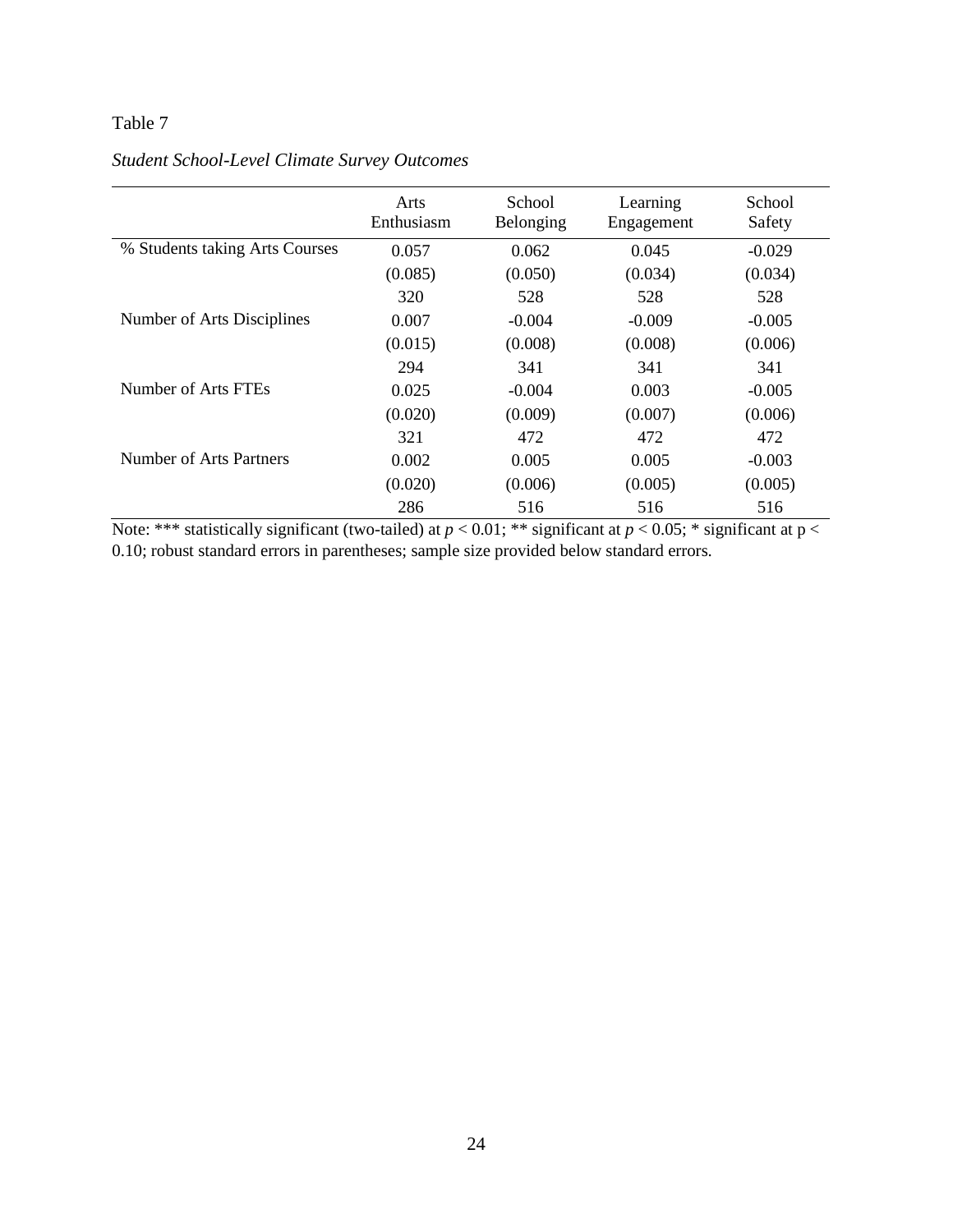|                                | Student    | Parent     | Community  | Student   | Teacher      |
|--------------------------------|------------|------------|------------|-----------|--------------|
|                                | Engagement | Engagement | Engagement | Relations | Collegiality |
| % Students taking Arts Courses | $0.203*$   | $0.243**$  | $-0.105$   | $-0.047$  | 0.092        |
|                                | (0.096)    | (0.087)    | (0.101)    | (0.118)   | (0.111)      |
|                                | 516        | 516        | 384        | 384       | 516          |
| Number of Arts Disciplines     | 0.019      | 0.011      | $-0.008$   | $-0.014$  | 0.020        |
|                                | (0.017)    | (0.015)    | (0.020)    | (0.025)   | (0.027)      |
|                                | 556        | 556        | 356        | 356       | 556          |
| Number of Arts FTEs            | 0.035      | 0.010      | $-0.040$   | $-0.006$  | 0.043        |
|                                | (0.018)    | (0.017)    | (0.026)    | (0.023)   | (0.029)      |
|                                | 465        | 465        | 391        | 391       | 465          |
| Number of Arts Partners        | 0.013      | 0.014      | $-0.010$   | 0.000     | 0.023        |
|                                | (0.013)    | (0.012)    | (0.014)    | (0.018)   | (0.020)      |
|                                | 524        | 524        | 343        | 343       | 524          |

### *Teacher School-Level Climate Survey Outcomes*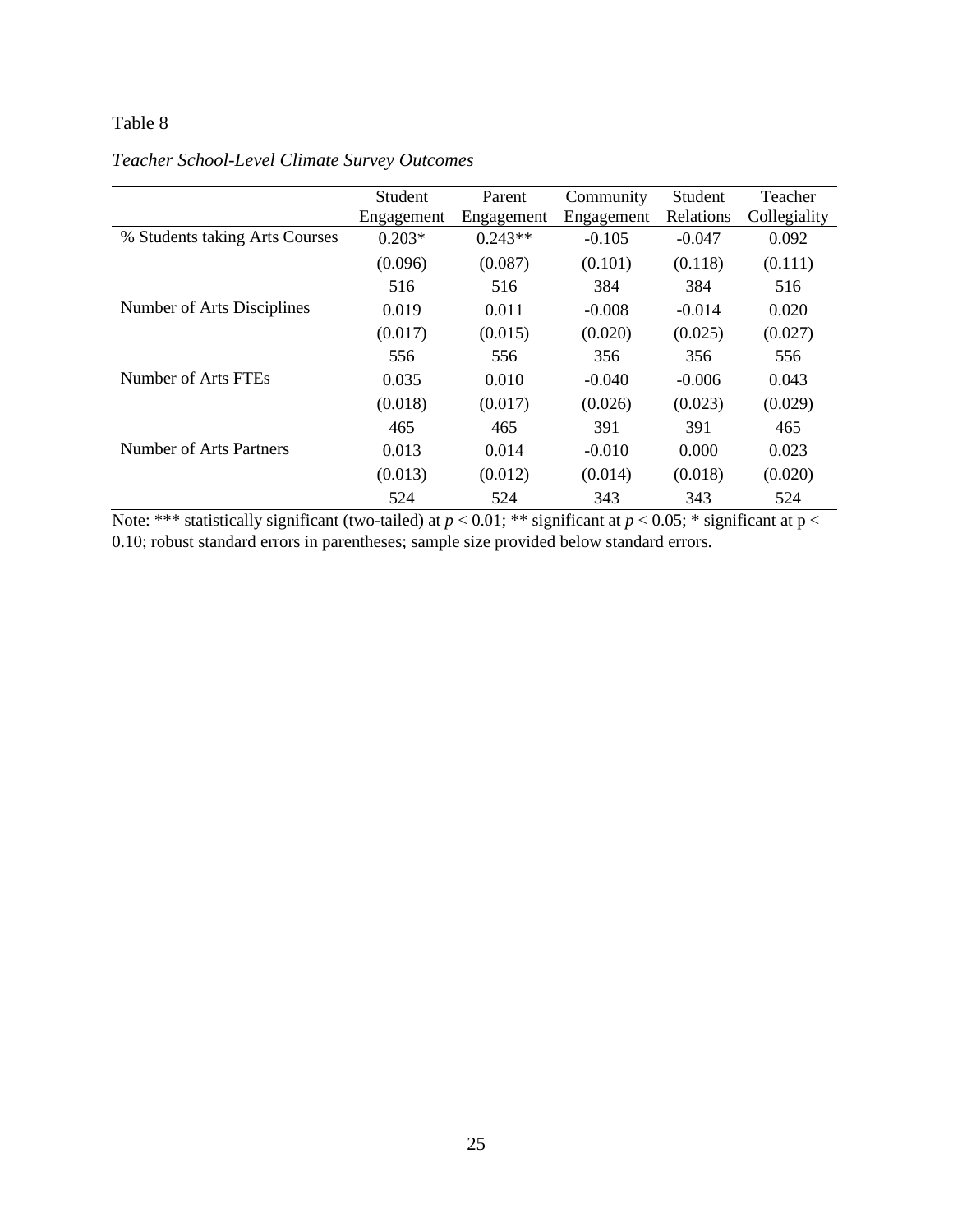# Appendix

### Table A1

### *Student Climate Survey Outcomes: Items and Reliability*

| Outcome                | Items                                                                                                                                                                                                                                                                                                     | Cronbach's<br>Alpha |
|------------------------|-----------------------------------------------------------------------------------------------------------------------------------------------------------------------------------------------------------------------------------------------------------------------------------------------------------|---------------------|
| <b>Arts Enthusiasm</b> | • If your friends or family wanted to go to an art museum, how<br>interested would you be in going?<br>• If your friends or family wanted to go to a play, how interested<br>would you be in going?                                                                                                       | 0.64                |
| School Belonging       | • School is a place where I feel like I belong<br>• I make friends easily at school<br>• Students here are helpful to each other<br>• Other students at school seem to like me<br>• People at school care about me                                                                                        | 0.79                |
| Learning<br>Engagement | • I pay attention in class<br>• When I am in class, I concentrate on doing my work<br>• When I am in class, I work as hard as I can<br>• It is important to succeed in my classes<br>• I am interested in learning new things<br>• I participate in class activities<br>• I complete homework assignments | 0.89                |
| <b>School Safety</b>   | • Are you ever afraid at school? (reverse coded)<br>• Do other students treat you with respect?<br>• Do other students tease you or make fun of you? (reverse<br>coded)<br>• Do you ever feel bullied or threatened at school? (reverse<br>coded)                                                         | 0.71                |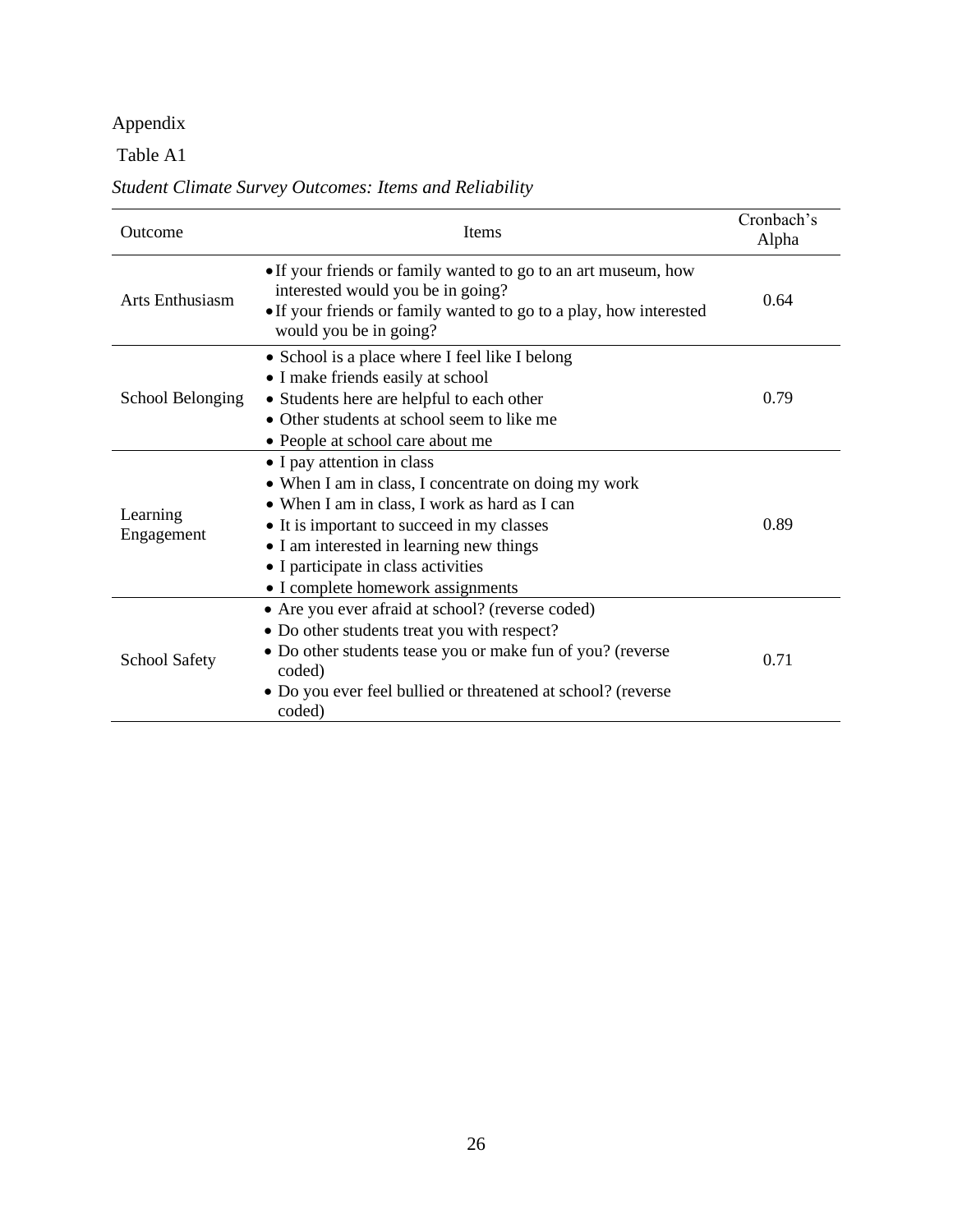### Table A2

| Outcome                            | Items                                                                                                                                                                                                                                                                                                                                                                                                                                                                                    | Cronbach's<br>Alpha |
|------------------------------------|------------------------------------------------------------------------------------------------------------------------------------------------------------------------------------------------------------------------------------------------------------------------------------------------------------------------------------------------------------------------------------------------------------------------------------------------------------------------------------------|---------------------|
| Student<br>Engagement              | • Students are willing to put in the work it takes to get good<br>grades.<br>• Students try hard to improve on previous work.                                                                                                                                                                                                                                                                                                                                                            | 0.83                |
| Parent<br>Engagement               | • The parents of most of your students are active in the school's<br>parent organization.<br>• Most of your students' parents/guardians talk with you about<br>their child's grades.<br>• Most parents encourage you to maintain high standards.<br>• Parents advocate for school improvement at this school.<br>• Parents of your students help check their child's homework.                                                                                                           | 0.87                |
| School-<br>Community<br>Engagement | • How effectively does this school connect with immigrant<br>families, providing translation when necessary?<br>• How effectively does this school respond to the needs and<br>values of the surrounding community?<br>• To what extent are all groups of parents represented in the<br>governance of the school?<br>• Overall, how effectively does this school connect with the<br>community?                                                                                          | 0.86                |
| <b>Student Relations</b>           | • How often are students bullied at school? (reverse coded)<br>• How often are students bullied because of who they are?<br>(reverse coded)<br>• Overall, how unkind are students to each other? (reverse<br>coded)<br>• How much do students at this school care about each other?<br>• How often do students at this school help each other learn?<br>• How well do students at this school get along with each other?<br>• At this school, how respectful are students to each other? | 0.91                |
| Teacher<br>Collegiality            | • Teachers help and support each other.<br>• Teachers respect the professional competence of their<br>colleagues.<br>• There is a great deal of cooperative effort among the staff<br>members.<br>• Teachers at this school collaborate to plan instruction.<br>• Teachers at this school are eager to share information about<br>what does and does not work in their classrooms.<br>• You are respected by other staff members.                                                        | 0.89                |

*Teacher Climate Survey Outcomes: Items and Reliability*